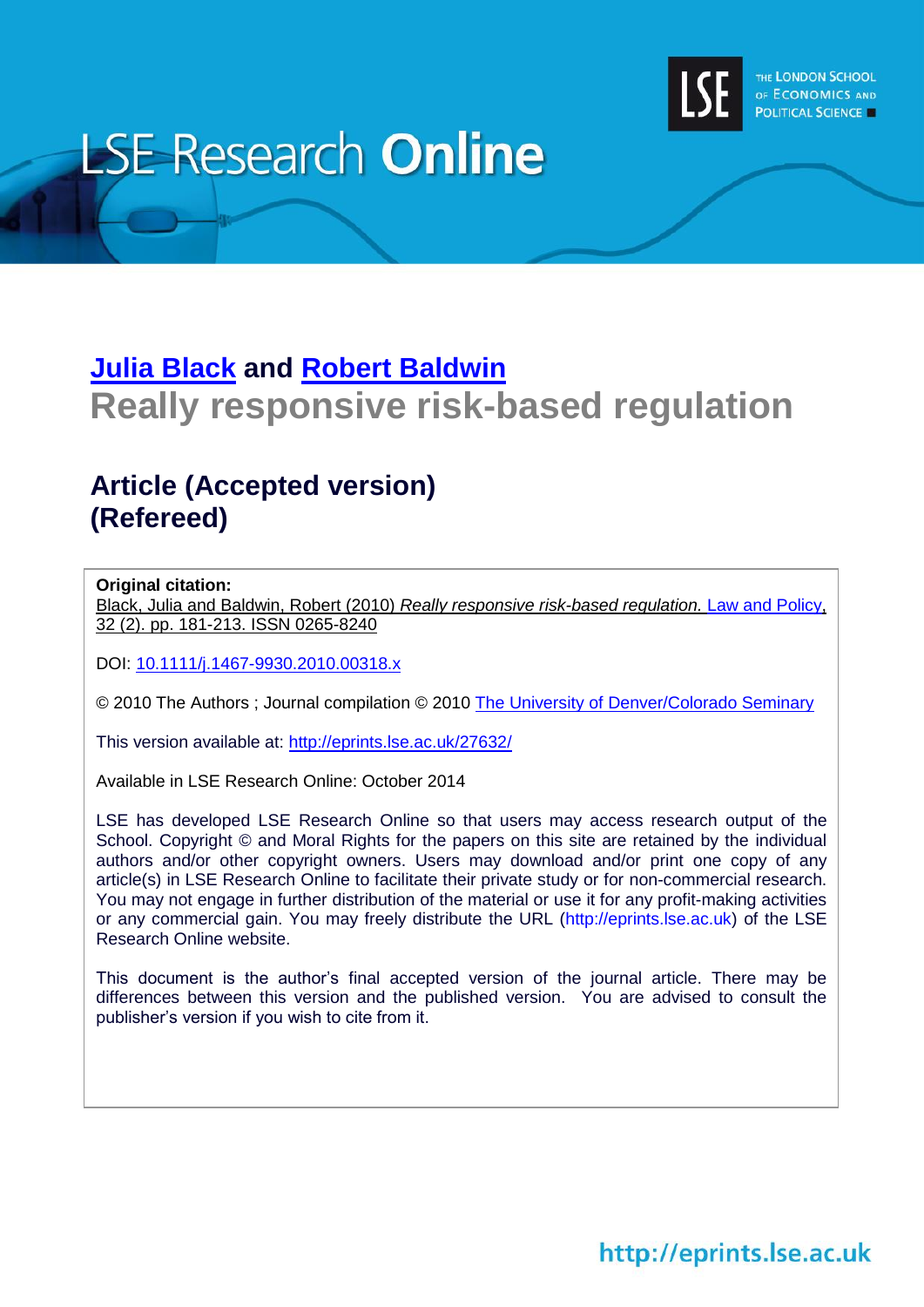#### **Really Responsive Risk–Based Regulation**

#### **Julia Black and Robert Baldwin**

#### **Abstract**

*Regulators in a number of countries are increasingly developing 'risk based' strategies to manage their resources and their reputations as 'risk based regulators' have become much lauded by regulatory reformers. This widespread endorsement of risk-based regulation, together with the experience of regulatory failure, prompts us to consider how risk-based regulators can attune the logics of risk analyses to the complex problems and the dynamics of regulation in practice. We argue first, that regulators have to regulate in a way that is responsive to five elements: regulated firms' behaviour, attitude and culture; regulation's institutional environments; interactions of regulatory controls; regulatory performance; and change. Secondly, we argue that the challenges of regulation to which regulators have to respond vary across the different regulatory tasks of detection, response development, enforcement, assessment and modification. Using the really responsive' framework we highlight some of the strengths and limitations of using risk based regulation to manage risk and uncertainty within the constraints that flow from practical and indeed from the framework of risk based regulation itself. The need for a revised, more nuanced conception of risk-based regulation is stressed.*

#### **Introduction**

 $\overline{a}$ 

Regulators usually find that they have more do to, and more issues to respond to, than time or resources allow. Partly as a result, many governments and regulators are now developing risk-based regulatory strategies as frameworks for the management of their resources, and their reputations (Rothstein *et al* 2006; Black 2005). These are collections of strategies that at the very least involve the targeting of enforcement resources on the basis of assessments of the risks that a regulated person or firm poses to the regulator's objectives.<sup>1</sup> The key components of such assessments are evaluations of the risks of non-compliance and calculations regarding the impact that the non-compliance will have on the regulatory body's ability to achieve its objectives. In its idealised form, risk-based regulation offers an evidencebased means of targeting the use of resources and of prioritising attention to the highest risks in accordance with a transparent, systematic and defensible framework.

The UK is a jurisdiction that has fully embraced risk-based regulation, at least at the level of exhortation. The Hampton Review of 2005 (Hampton 2005) endorsed the risk based frameworks developed by the Environment Agency, Food Standards Agency, Health and Safety Executive and the UK Financial Services Authority and recommended that all regulatory agencies should adopt a risk-based approach to enforcement. The Government has sought to implement that recommendation across UK regulatory affairs, and all UK regulators are now under a statutory duty to develop and use risk based frameworks for organising all aspects of their regulatory activities, including data collection, inspection, advice and support programmes and enforcement and sanctions (Statutory Code of Practice for Regulators 2007: section 4). The UK is not alone in this move, and regulators have been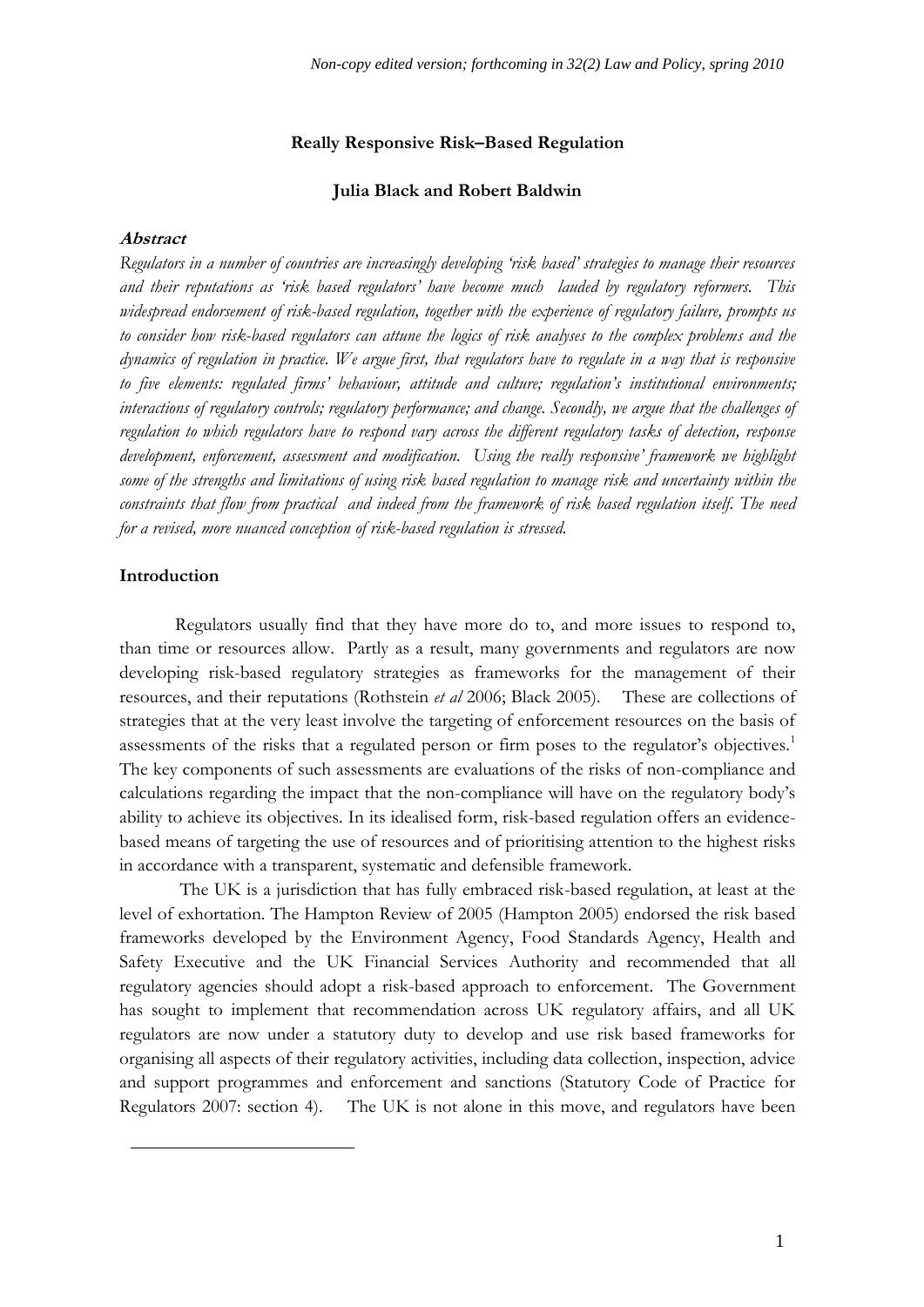developing risk-based frameworks of supervision in a wide range of countries, particularly in the areas of environment, food safety, occupational health and safety, financial services and pensions regulation (Black 2008).

This widespread endorsement of risk-based regulation prompts us to consider how risk-based regulators can attune the logics of risk analyses to the complex problems and the dynamics of real-life regulatory scenarios. Elsewhere we have argued that such attuning requires regulators to be 'really responsive' to the ongoing challenges that confront regulators on a daily basis (Baldwin and Black 2008). We, accordingly, look here at the fit between 'riskbased' and 'really responsive' regulation. By 'really responsive' regulation we mean a strategy of applying a variety of regulatory instruments in a manner that is flexible and sensitive to a series of key factors. These include, not merely, the behaviour, attitude and culture of the regulated firm or individual but also the institutional environments in which regulation takes place; the ways in which different control instruments interact; the performance of the control regime itself; and the changes that occur in regulatory priorities, challenges and objectives (Baldwin and Black 2008).

A further prompting to re-examine the implementation challenges of risk-based regulation comes in the wake of the 2007-9 credit crisis and stems from the widespread perception that risk-based regulation, at least in the UK, signally failed to protect consumers and the public from the catastrophic failure of the banking system.<sup>2</sup> This decline in the reputation of the UK's risk-based approach to financial regulation, together with the experiences of other regulators who have adopted risk based approaches, presses us to examine whether there is a need to apply risk-based regulation in a newly reflective manner and to conceive of it in a more nuanced way. We will argue that a 'really responsive' approach offers a framework for re-conceiving risk-based regulation in such a fashion.

This article contends that there are considerable difficulties to be faced in seeking to apply risk-based regulation really responsively but that the payoffs from doing so outweigh any such difficulties. One payoff, it will be seen, is that the 'really responsive' framework forces us to move away from the rather too easy vision of risk-based regulation - as a mechanical/quantitative means of solving regulatory problems, as envisaged by the Hampton Report, for example (Hampton Report 2005: Recommendation 1). It thrusts us towards a more complex vision of risk-based regulation - as a particular entry point into, and means of constructing and addressing a core set of regulatory issues. It also compels us to see risk-based regulation not as a free-standing and discrete mode of control but as a strategy that is routinely and often necessarily deployed in harness with a host of other strategies for addressing the challenges of regulatory intervention.

A really responsive analysis also suggests that, once regulators have established their objectives, they should consider how any given regulatory approach comes to grips with the five fundamental tasks that are involved in implementing regulation so as to further those objectives. The tasks are: **detecting** undesirable or non-compliant behaviour, **responding** to that behaviour by developing tools and strategies, **enforcing** those tools and strategies on the ground, **assessing** their success or failure and **modifying** approaches accordingly (Baldwin

 $\overline{a}$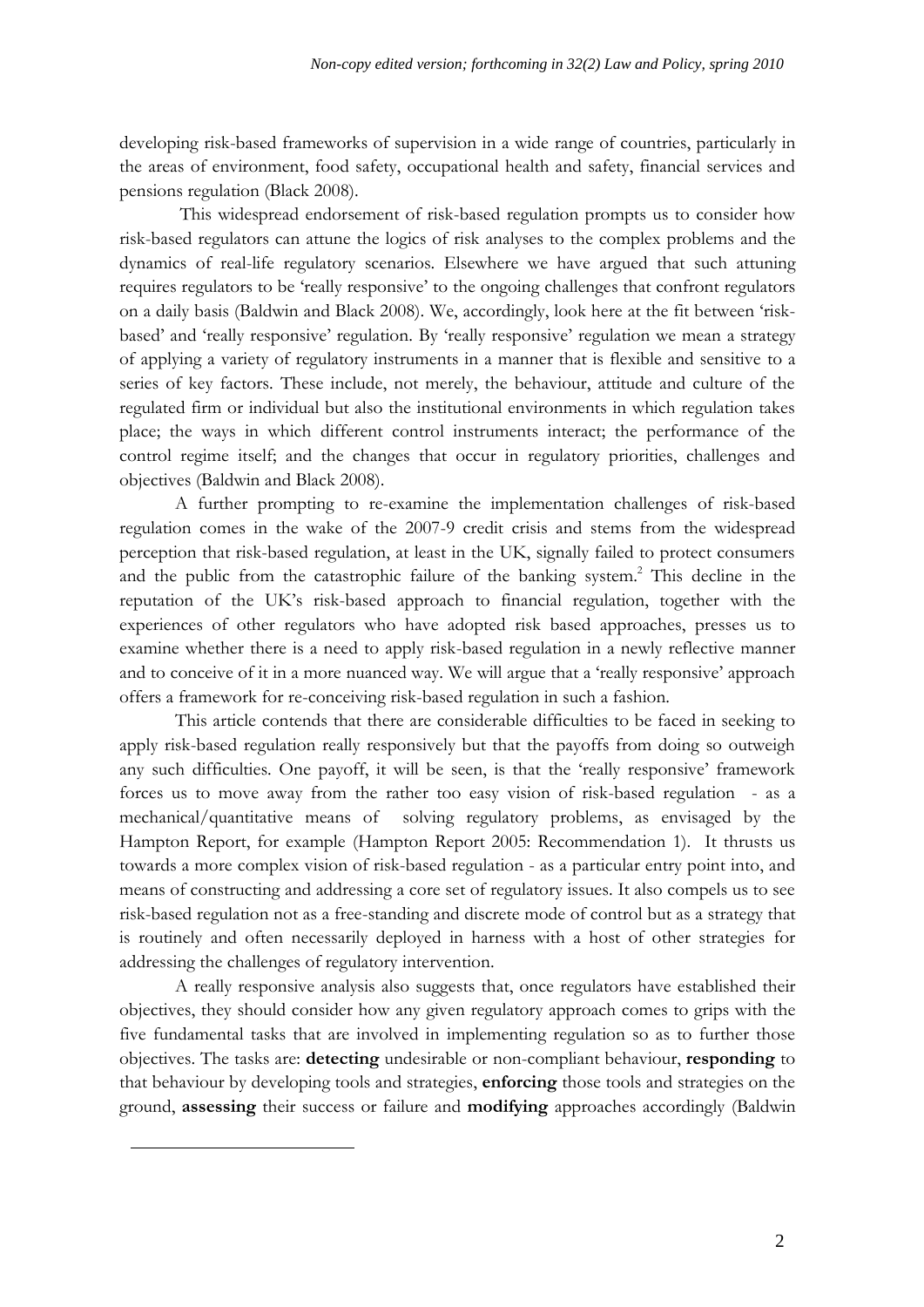and Black 2008, 2005). Part of our argument here is that risk-based regulation should be used in a way that takes on board not only the way that risk-based approaches offer a distinctive approach to discharging each of these tasks (with the strengths and weaknesses of that approach) but also the ways that risk-based and other regulatory strategies are likely to interact in different ways across the various tasks.

#### **The key elements of risk-based regulation**

 $\overline{a}$ 

The development of risk-based frameworks follows the pattern of many innovations (Black 2005). There have been a few 'early adopters' and over recent years the number of regulators adopting some kind of risk-based approach has steadily increased. The later adopters have been directly or indirectly helped by the early exponents. Regulators have communicated the detail of their frameworks and their experiences to other regulators through trans-national networks, such as  $IMPEL<sup>3</sup>$  in the environmental context, or by bilateral interchanges (Black 2006). Models of risk-based systems are thus spread across regulators and modified each time. For example the risk-based model of the Australian Prudential Regulation Authority (APRA) was based on that of the Canadian banking regulator, the Office of the Superintendent of Financial Institutions (OSFI) and the UK financial regulator, the Financial Services Authority (FSA). It has in turn been adopted in modified form in a number of different countries, including the Netherlands (for banks and pensions) and Indonesia (for pensions). The Canadian prudential supervision model also formed the basis for the Singaporean financial regulator's risk-based system. The UK's riskbased model of financial regulation has been adopted in countries as diverse as France and Columbia. Regulators often 'mix' models – so the Portuguese environment regulator, IGAOT<sup>4</sup>, used a mixture of the Irish Environmental Protection Agency's framework, with that of the Dutch environmental regulator, VROM<sup>5</sup>. The Irish Environment Protection Agency's framework itself drew on that of the Environment Agency for England and Wales and its food hygiene framework draws on that of the Food Standards Agency's Code of Practice for England (Black 2008).

The frameworks vary considerably in their complexity. However all have a common starting point, which is a focus on risks not rules. Risk-based frameworks require regulators to begin by identifying the risks that they are seeking to manage, not the rules they have to enforce. Regulators are usually over-burdened by rules. They cannot enforce every one of these rules in every firm at every point in time. Selections have to be made. These selections have always been made, but risk-based frameworks both render the fact of selection explicit and provide a framework of analysis in which they can be made.

The frameworks themselves have five common core elements. First, they require a determination by the organisation of its objectives – of the risks 'to what' that it is concerned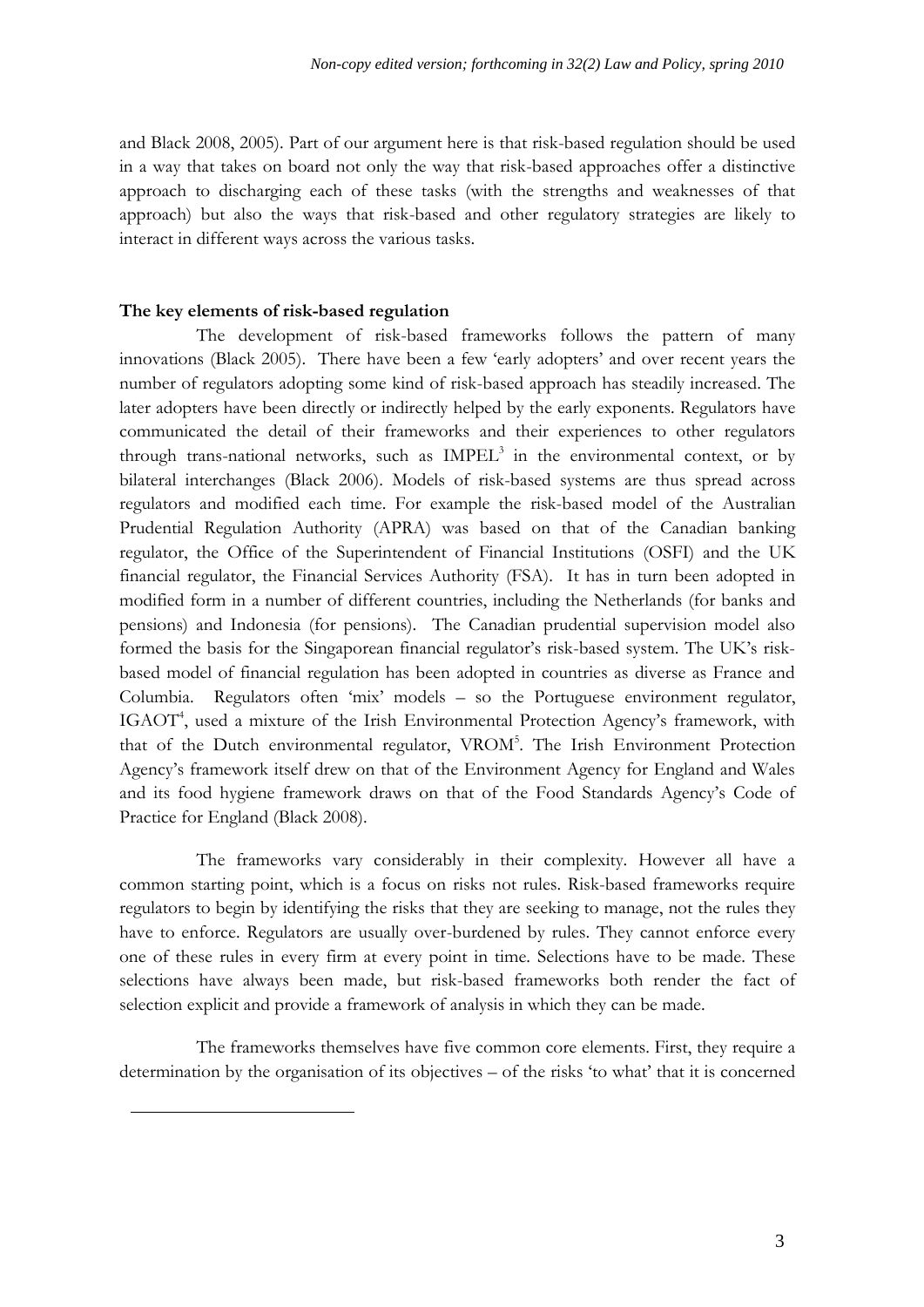with. Secondly, they require a determination of the regulator's own risk appetite – what type of risks is it prepared to tolerate and at what level. This can be an extremely challenging task for a regulator. In practice, a regulator's risk tolerance is often ultimately driven by political considerations. All regulators face political risk, the risk that what they consider to be an acceptable level of risk will be higher than that tolerated by politicians, the media and the public, and that the uncertainties that they face will be unrecognised and / or intolerated. Political risk is in practice a critical element in any risk-based system, as discussed below.

Second, risk-based frameworks involve an assessment of the hazard or adverse event and the likelihood of it occurring. Terminology varies: food and environmental regulators tend to talk in terms of hazards and risks; financial regulators talk in terms of impact and probability**.** But in general, two broad categories of risk are identified: the *inherent risks* arising from the nature of the business's activities and in environmental regulation, its location; and *management and control risks*, including compliance record. The methods by which management and control risks are combined with or offset against inherent risk scores varies but, broadly speaking, the regulators are concerned with the effect of management and controls in either exacerbating the inherent risk or mitigating it. Although the terminology of risk is used throughout, in practice, regulators will operate in quite differing conditions of uncertainty. In some scenarios there will be high numbers of incidents from which data on their probabilities of occurrence in different situations can be assessed but, in other circumstances, the regulators will be dealing with low frequency events, from which reliable probabilistic calculations cannot easily be drawn or with conditions of uncertainty, where the risk is inherently insusceptible to probabilistic assessment.

Risk assessments may be highly quantitative (as in environmental regulation) or mainly qualitative (as in food safety regulation in the UK, or financial supervision more generally). Quantitative assessments involve less individual judgement and in environmental regulation are often performed by the firm themselves (as in England and Ireland) or can be contracted out by the regulator to a third party (as in Portugal). Qualitative assessments allow for more flexibility and judgement, but critically rely on the skill and experience of regulatory officials who are making the subjective judgements. Third, regulators assign scores and/or ranks to firms or activities on the basis of these assessments. These scores may be broadly framed into three categories or traffic lights ('high', 'medium' or 'low') or there may be a more granular scoring system, with five or more categories (the UK Financial Services Authority has fifteen different categories, for example). Where numerical scores are used, these will often operate as shorthand for more complex underlying judgements and they may conceal hesitancies and qualifications in the confident exposition of the number itself. (The expression of subjective judgements in numerate form can also lead observers to misconstrue all risk based systems as purely quantitative, whereas in practice their character can vary quite considerably between regulators.) For the most part, assessors do not indicate whether they think the risk score is likely to increase or decrease over time - though one notable exception is the Canadian banking regulator, OSFI, which requires its supervisors to indicate the 'direction of travel' of the risk, and the time period over which they think this will occur.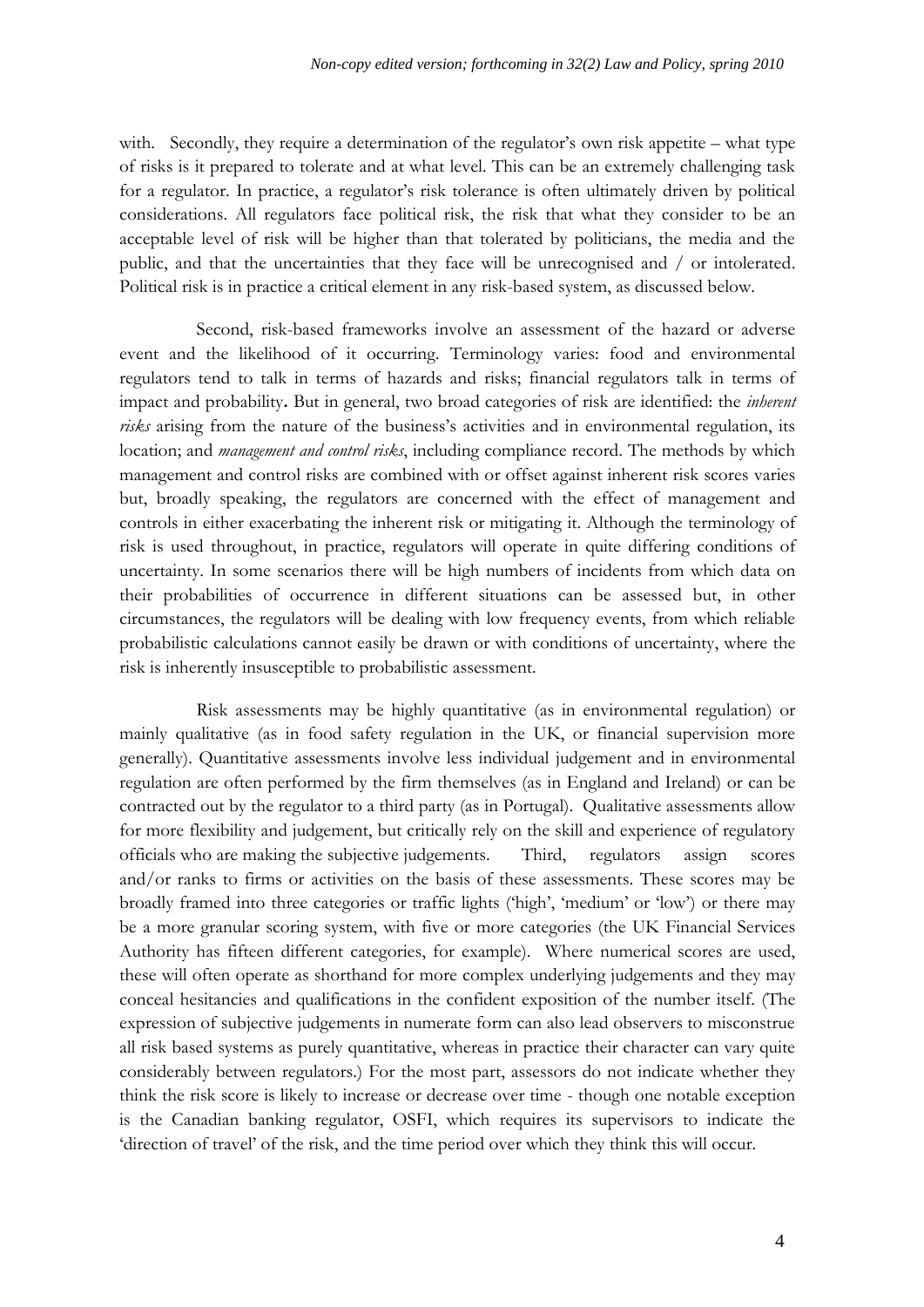Fourth, risk-based frameworks provide a means of linking the organisation and of supervisory, inspection and often enforcement resources to the risk scores assigned to individual firms or system-wide issues. In practice, resources do not always follow the risks in the way that the framework would suggest, but resource allocation remains a key rationale for their development.

Despite these common elements, no two risk-based systems are identical in their form and they often differ significantly in their operation - even if they happen to have certain similarities in form. Some of these formal and operational differences stem from the regulators' often widely differing remits and their locations within the institutional structures of their governments. But differences also reflect strategic choices and, as such, can be revealing. Risk-based frameworks are not neutral, technical instruments. Each aspect of a risk-based framework involves a complex set of choices. They require decisions by the regulator regarding such matters as: the risks it will identify as requiring attention; the indicators and methods it will use to assess those risks; where it will prioritise its attention, and where it will not, and, ultimately, of political risk: what level of risk or failure the regulator is prepared to accept - or at least thinks it can withstand.

#### **The Elements of a Really Responsive Approach to Risk-Based Regulation**

The 'really responsive' approach, to recap, carries two main messages. The first of these is that, in designing, applying and developing regulatory systems, regulators should be attentive and responsive to five key factors: the *behaviour, attitudes and cultures* of regulatory actors; the *institutional setting* of the regulatory regime; the *different logics of regulatory tools and strategies (and how these interact)*; the *regime's own performance* over time; and finally, *changes* in each of these elements.

These five factors are chosen because they encapsulate the central challenges that regulators face and which must be risen to if they are to achieve their objectives over time. The *behaviour, attitudes and cultures* of regulatory actors are considerations that require responsiveness because the motivational postures, conceptions of interests and cognitive frameworks of regulated firms (and regulators) heavily influence the regulatory relationship and the regulator's capacity to influence regulate behaviour (Oliver 1991). The *institutional setting* of the regulatory regime has to be taken into account because the position that each organization (regulator or regulatee) occupies with regard to other institutions can have a critical effect on the actual and potential operation of regulation. The actions of a regulatory agency, for instance, are strongly shaped by the distribution of resources, powers and responsibilities between that body and other organizations, including those who oversee it (Scott 1995; Powell and DiMaggio 1991).

The interactions of different *regulatory tools and strategies* have also to be responded to because they impact pivotally on regulatory performance. Most regulators use a wide variety of control tools and strategies but these often have divergent logics – they embody different regulator to regulatee relationships and assume different ways of interacting. Thus,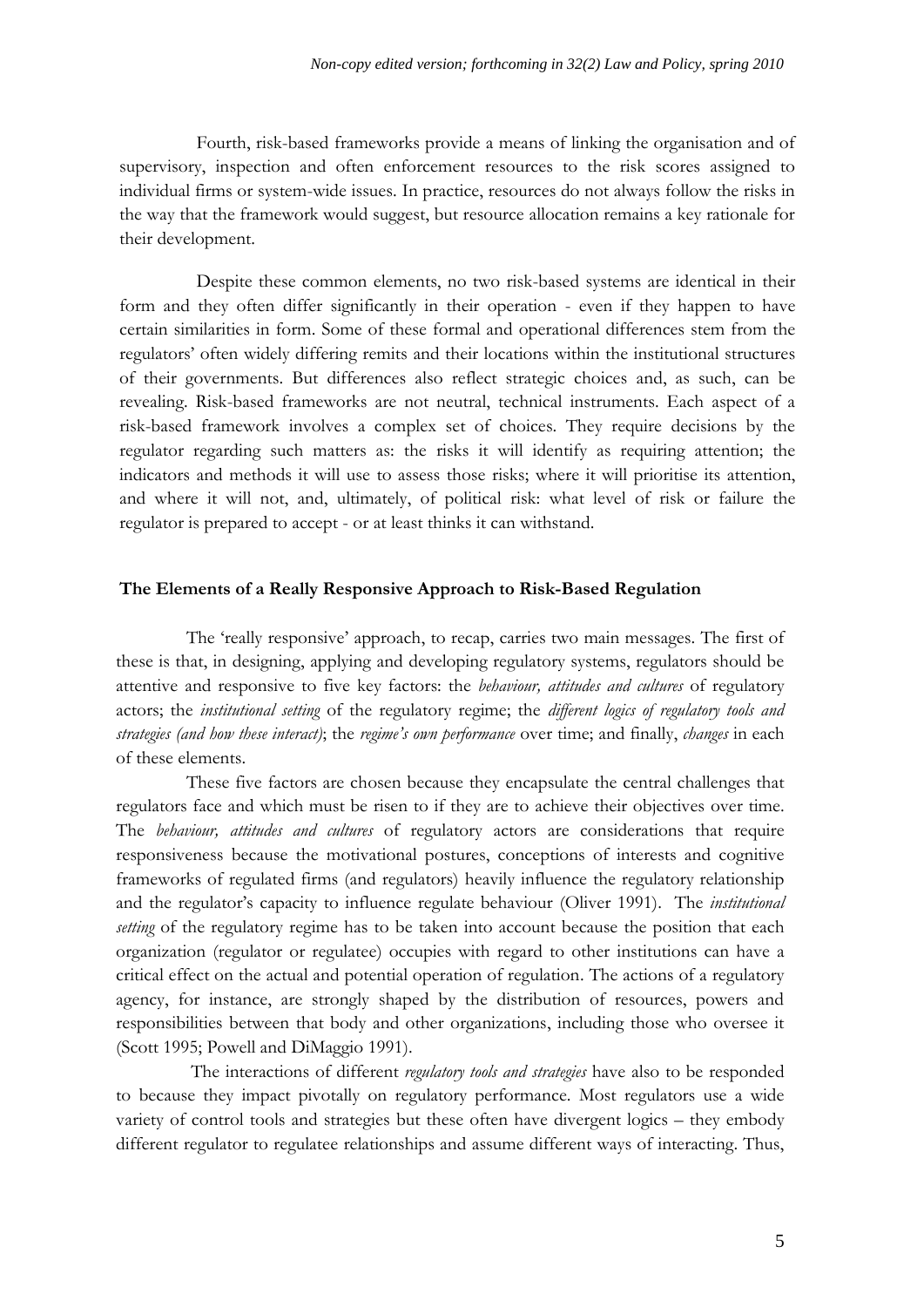command and sanction-based instruments operate on very different understandings to educative or economic incentive systems of control. There may be harmony or dissonance between these tools and strategies – so that, for instance, applying sanctions on a deterrent basis may undermine a concurrent strategy of 'educate and persuade' by killing regulator to regulate communications. It is, accordingly, essential for the really responsive regulator to manage tool and strategy interactions (Gunningham and Grabosky 1998; Black 1997). .

Being sensitive and responsive to the regime's *performance* is also of crucial importance to any regulator. If regulators cannot assess the performance of their regimes, they cannot know whether their efforts (and budgets) are having any positive effect in furthering their objectives. Nor can they justify their operations to the outside world. If they cannot modify and adapt their operations and strategies in the light of performance assessments, they will be saddled with poor delivery and incapable of dealing with the new challenges that all regulators are confronted by.

Finally, the 'really responsive' approach holds that sensitivity to *change* lies at the heart of acceptable regulatory performance. In virtually all sectors, regulatory challenges are in a state of constant shift. Thus, for instance, new risks and risk creators emerge or are recognized, and uncertainties can harden into risks, for example as events occur, knowledge develops, technologies and markets change, institutional structures are reformed, political and legal obligations alter, and public expectations and preferences mutate. If regulators cannot adapt to change, they will apply yesterday's controls to today's problems and, again, under-performance will be inevitable.

As for the exhaustiveness of the five key factors of the 'really responsive' approach, it can be argued that regulators who attend to the above matters will have cause to come to grips with all of the main challenges that are identified by the prevailing theories of regulatory development. Regulators are thus called on to take on board: the importance of divergent interests (be these public, private/economic or group); the significance of variations in cultures, values, ideas, communications regimes and control systems; and the impact of intra- and inter-institutional forces (Baldwin and Cave 1999; Morgan and Yeung 2007). They will also be sensitive to the ways in which regulatory challenges and interactions vary across regulatory issues and tasks – as is the message of 'regulatory space' theory (Hancher and Moran 1989).

The second message of 'really responsive regulation' is, as noted, that regulatory designs, developments and operations should take on board the way that regulatory challenges vary across the core tasks that regulators have to carry out, both with respect to individual firms and in developing strategies more generally – namely: **detecting** undesirable or non-compliant behaviour, **responding** to that behaviour by developing tools and strategies, **enforcing** those tools and strategies on the ground, **assessing** their success or failure and **modifying** them accordingly. These tasks of implementation are central to any regulatory strategy. In emphasizing them, we do not suggest that the logically prior task of determining objectives is straightforward or irrelevant, nor, indeed, that in practice the task of identifying objectives is wholly separable from issues of implementation: regulators like other decision makers can in practice define their objectives with reference to what they think they can achieve rather than (or as well as) what they would hope to achieve in an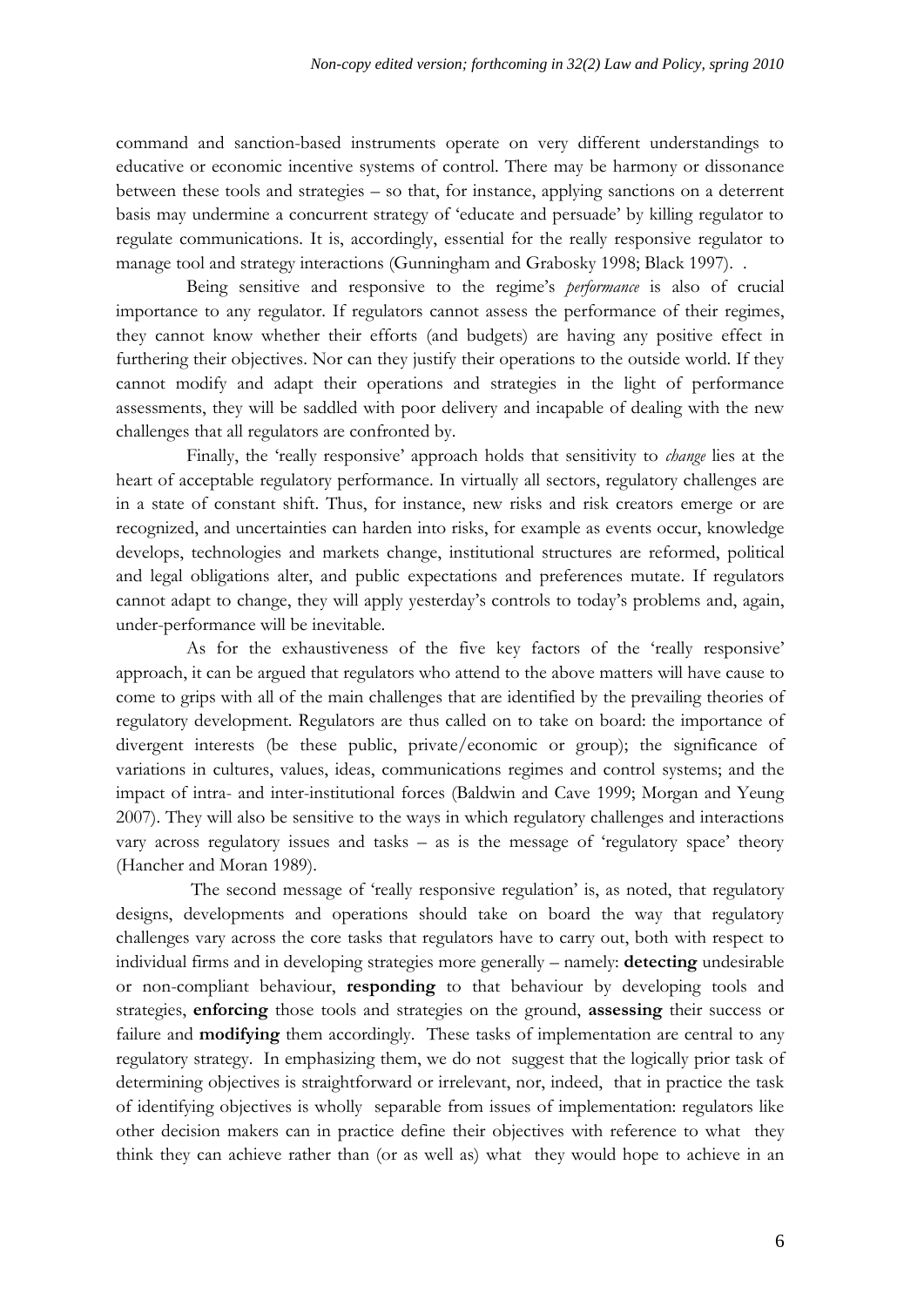ideal world of infinite resources and no institutional constraints. Further, we recognize that few organizations have complete freedom of action and that, in introducing new strategies, the organisation's embeddedness has to be recognised and taken on board, both by the organization itself and by prescribers of those strategies, be they academics or politicians. Here, the case for focusing on and looking 'across tasks' is that there is good evidence that the work to be done to achieve real responsiveness will vary significantly from task to task and that it would be a mistake to think that a strategy that works in relation to, say, the detection of non-compliers will prove as effective in relation to the securing of compliance or the assessing of performance (Baldwin and Black 2008).

The special challenges of applying a risk-based regime in a 'really responsive' manner should now be considered.

#### **i) Responsiveness to the behaviour, attitude and culture of firms**

Regulators generally need to take on board the organisational capacity, past behaviour and attitude of the regulated firm if they are to achieve their mandated objectives. For riskbased regulators, such factors will routinely be considered by making reference to risk scoring formulae when targeting regulatory interventions at the highest risk creators. These formulae are often only loosely based around the common risk model that risk equals probability times impact. Impact analyses advert to the quantum of the adverse impact that the firm's behaviour might have on the achievement of regulatory objectives – they will look, for instance, to the size of the potential environmental, food safety or financial harms that might be caused by the particular firm's type of operations. They can also refer to the nature of the harm to be suffered: for example the Office of Fair Trading ranks the impact of home debt collection as high because of the nature of the harm that can be caused by abusive practices, rather than because of their systemic impact. Probability calculations will look to the chances that the firm will cause such a harm to occur. Such calculations, are often based, *inter alia,* on the past and current behaviour of regulated firms or individuals. Thus, poor compliance histories and underperforming risk control systems are often reflected in high risk scores.

 Risk-scoring accordingly appears highly compatible with the really responsive approach and its demanded advertence to the capacities, cultures and understandings that operate within regulated organisations. The quality and character of management and their risk controls is often a key mitigator or exacerbator of inherent risks and there is, on the face of it, no reason why probability calculations cannot take on board motivational postures as reflected in such factors as commitment to or accommodation of the regulatory agenda (i.e. the firm's degree of acceptance that it has to change its behaviour to suit some wider public policy goal); amenability to supervision/capitulation to the regulatory authority; resistance, game playing and disengagement (e.g. FSA 2006; Oliver 1991).

Certain challenges do, however, arise when it is sought to incorporate behavioural and cultural matters into risk-based assessments. A first of these flows from a key difference between risk-based assessments and compliance-based assessments. Risk-based assessments are, at their heart, forward-looking. They attempt to assess the risks of the firm on a dynamic, on-going and future basis rather than seek to capture the state of the firm at the particular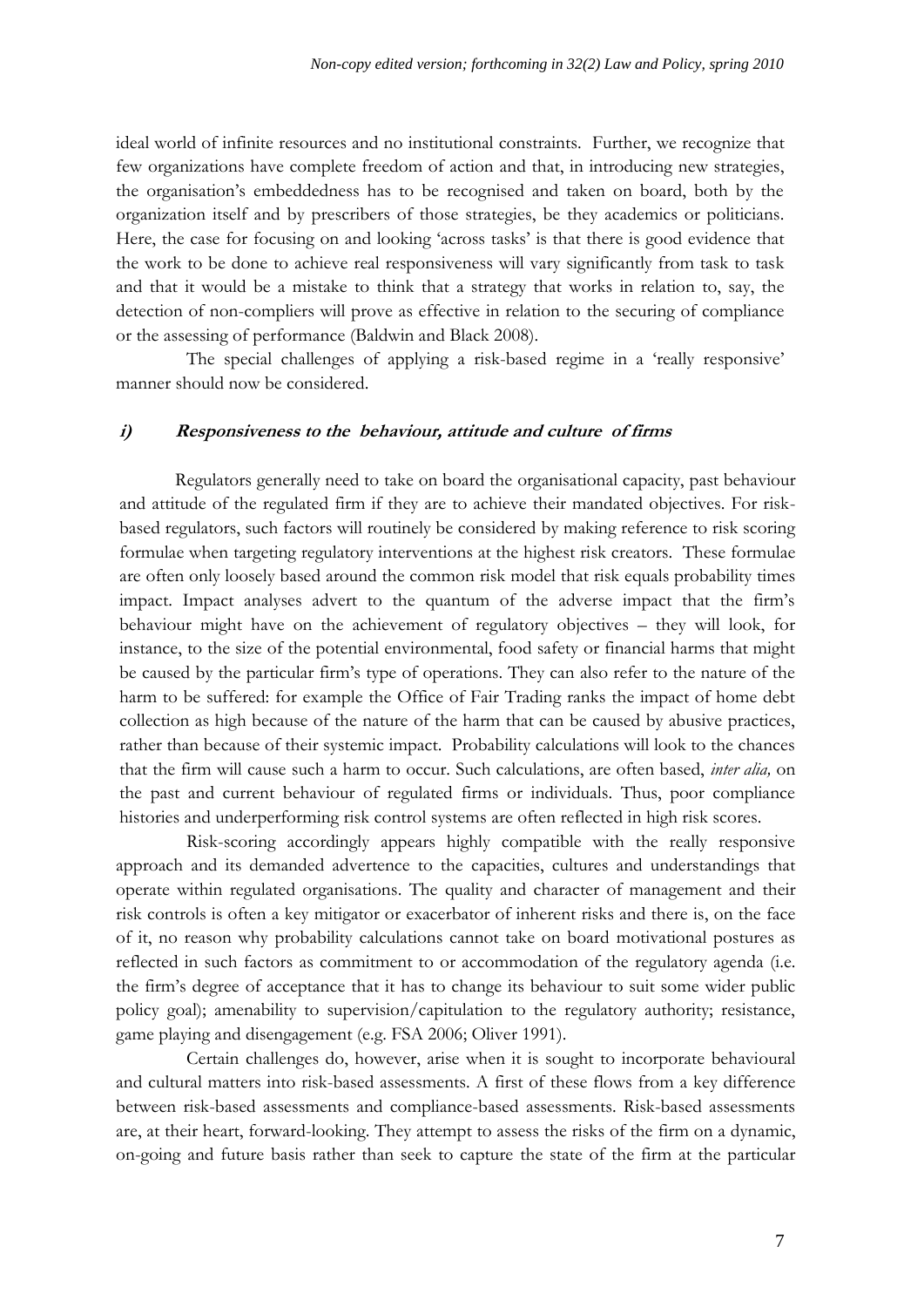point in time when the inspection or supervision visit occurs. Different types of risk-based systems are better equipped to do this than others. The system used by environmental regulators, for example, focuses only on past compliance records, assigning scores on the basis of past infractions, or whether a particular management system is in place. More subjectively- based systems are intended to incorporate a more responsive and dynamic assessment. Thus, in October 2009 Hector Sants, Chief Executive of the FSA looked back at the credit crisis and stated: 'The key lesson learnt is that the FSA must be proactive and not reactive to the management of risk. This is primarily a matter of judgement.' (Masters 2009)

 Such prospective subjectivity can be viewed as a strength of risk-based regulation but it can present difficulties. Discretionary decision-making has to be incorporated within a risk regime in a manner that ensures consistency across evaluators and this can present managerial problems for regulators. For many regulators it is hard to strike the right balance between ensuring that staff apply a healthy level of sophisticated and informed qualitative judgement in their risk assessments and controlling those judgements for the sake of consistency. Further dangers are that the processes of overseeing discretionary decision-making can prove excessively costly in staff time and resources and that centrally-administered controls, checks and structuring procedures can render the agency slow to respond to changes in the regulatory challenges that they face.

 The Hampton Report recommended that risk based approaches should not be used just for assessing the risks that firms pose to the regulators' objectives but across all regulatory tasks (Hampton Report 2005). Two central difficulties have to be faced, however, in using risk scoring as an organisationally-sensitive guide to the execution of all regulatory tasks. First, the 'really responsive' approach reminds us that regulators and firms can interact quite differently across the various tasks of regulation and that assessments of cultures and attitudes may vary within firms and across tasks. Some parts of a firm may be more amenable to regulatory intervention than others. Further, even where the firm's response is not internally fragmented, a firm may prove to be highly resistant and uncooperative in relation to the regulator's detection work but it may be very compliant once its behaviour is placed at issue (e.g. it is secretive and defiant on disclosure but 'comes quietly' when is errant ways are discovered). The challenge here is to develop risk analyses that are sufficiently fine-grained to accommodate such variations rather than to settle for using a crude across the board mode of evaluation.

The second complication that arises is a more general difficulty in using risk analyses to guide all regulatory operations. It is that such analyses may prove far more helpful in relation to some tasks than others and it cannot be assumed that they will provide consistent messages with regard to different tasks. Thus, risk scoring may provide a very ready basis for detecting high risk actors, but it may offer far less assistance in identifying the modes of intervention that are best attuned to securing compliance. A firm may, for instance, be given a high risk score because of the inherent risks it poses and because its management's slack attitudes are reflected in a failure to manage risks well. This risk score may indicate the degree of urgency with which *some* regulatory intervention has to be made but the firm's high risk score does not indicate, in itself, whether the best way to reduce the risks posed by the firm is to use a command and control regime applied in, say, a deterrence fashion or whether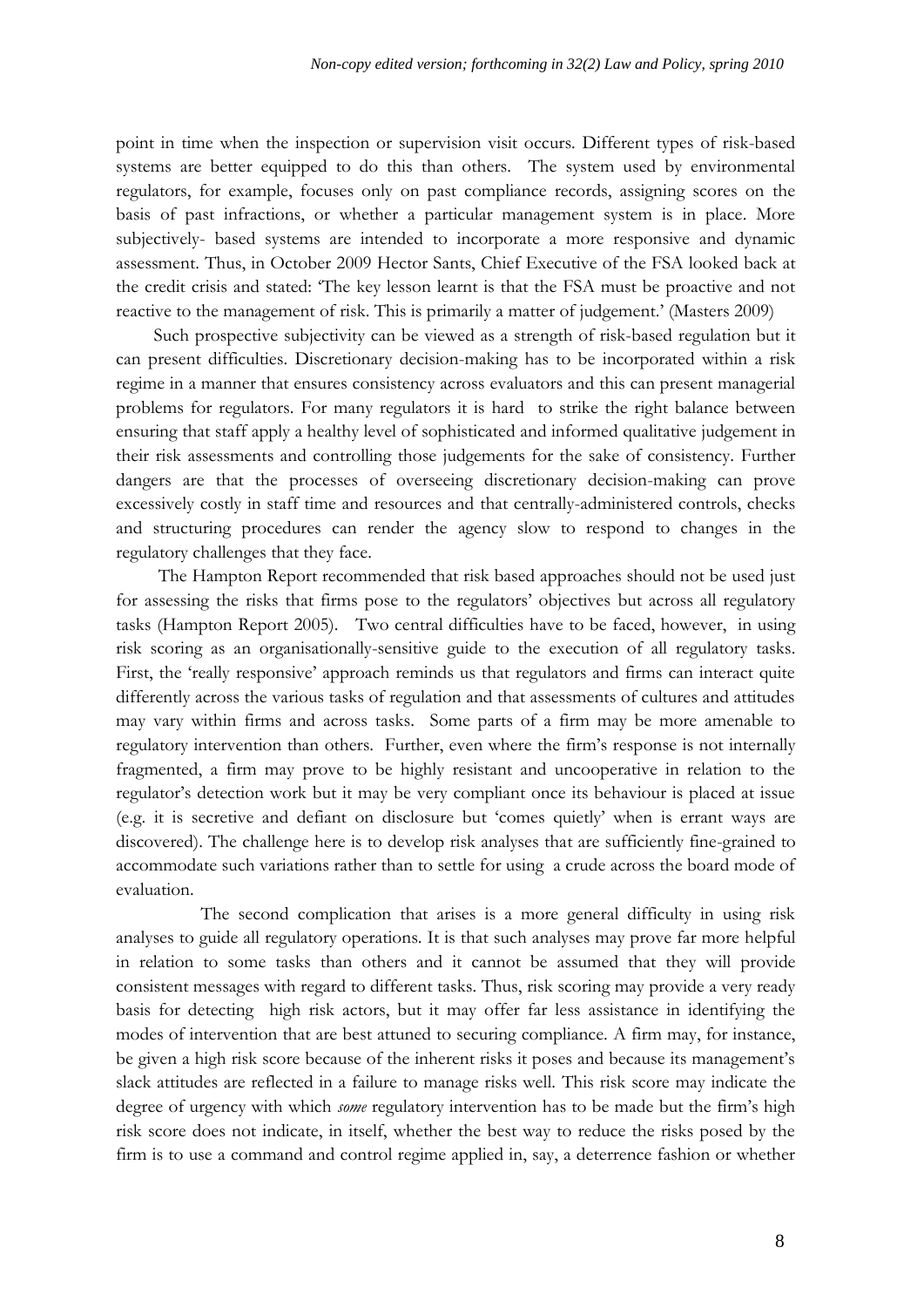an incentive-based, educative, escalating sanctions or disclosure strategy would prove more effective. The *kind* of intervention required, may at best be loosely linked to the level of risk that the firm presents.

The major determinant of the optimal style of intervention is liable to be revealed by an analysis of the likely responsiveness of the firm to different stimuli – and this may involve a departure from an overly-rigid risk-based system and a drawing on other theories, such as 'compliance', 'deterrence', responsive regulation, problem-centred and other approaches to fit the context (see generally Baldwin and Cave 1999: Chapter 8). Two firms with similarly high risk scores may, for instance, be respectively well-intentioned and illinformed or ill-intentioned and ill-informed. The former may respond well to an educative programme and the latter is unlikely to. The former does not need to be met with a punitive threat, the latter may have to be. How best to deal with these two firms is not readily identified by reference to a risk assessment system.

 In practice, regulators vary in the extent to which their risk-based assessment systems are linked to a particular policy of intervention. Some, such as Australia's APRA or Canada's OSFI, have a close link. An assessment that a firm poses a high risk to the regulators' objectives will mean that a particular intervention policy is adopted. More frequently, however, regulators have no particular link between the assessment and the nature of intervention or enforcement policies to be adopted.

Another difficulty arises if the same risk-assessments are used as guides to the execution of different regulatory tasks. Risk assessments may offer very ready bases for identifying high risk actors but they will only serve to establish the foremost priorities for the application of enforcement resources if risk-based regulation is used simply to attack the highest risks – rather than to maximise the furtherance of statutory objectives.<sup>6</sup> This point is made by contrasting two hypothetical companies: Millco and Scatterco. Millco presents, let us say, 80 units of risk but it is cheap to regulate because its managers are well organised and amenable to instruction and it occupies one site. The risks it presents can be reduced to 20 units by the application of  $f_{15000}$  of enforcement resource. Scatterco presents 90 units of risk but it is expensive to regulate because its managers are disorganised and not amenable to instruction and it occupies a large number of sites. The risks Scatterco presents can be reduced to 70 units by the application of  $f_{5000}$  of enforcement resource. The given resource of £5000 buys a risk reduction of 60 units in the case of Millco but 20 units for Scatterco.

How should regulatory resources be applied to Millco and Scatterco? The example shows that simply targeting intervention at the highest risk presenter is a very inefficient way of reducing potential harms and that it is not possible to use risk scoring as a driver of action without misapplication of resource. What is arguably needed for a really responsive risk-based regime is a linking of the risk scoring system to an 'amenability analysis' that looks at the attitude, nature and organisation of the firm as this relates to: a) the mode of intervention likely to prove most efficient in furthering statutory objectives and b) the anticipated benefits yielded per unit of regulatory expenditure.

 $\overline{a}$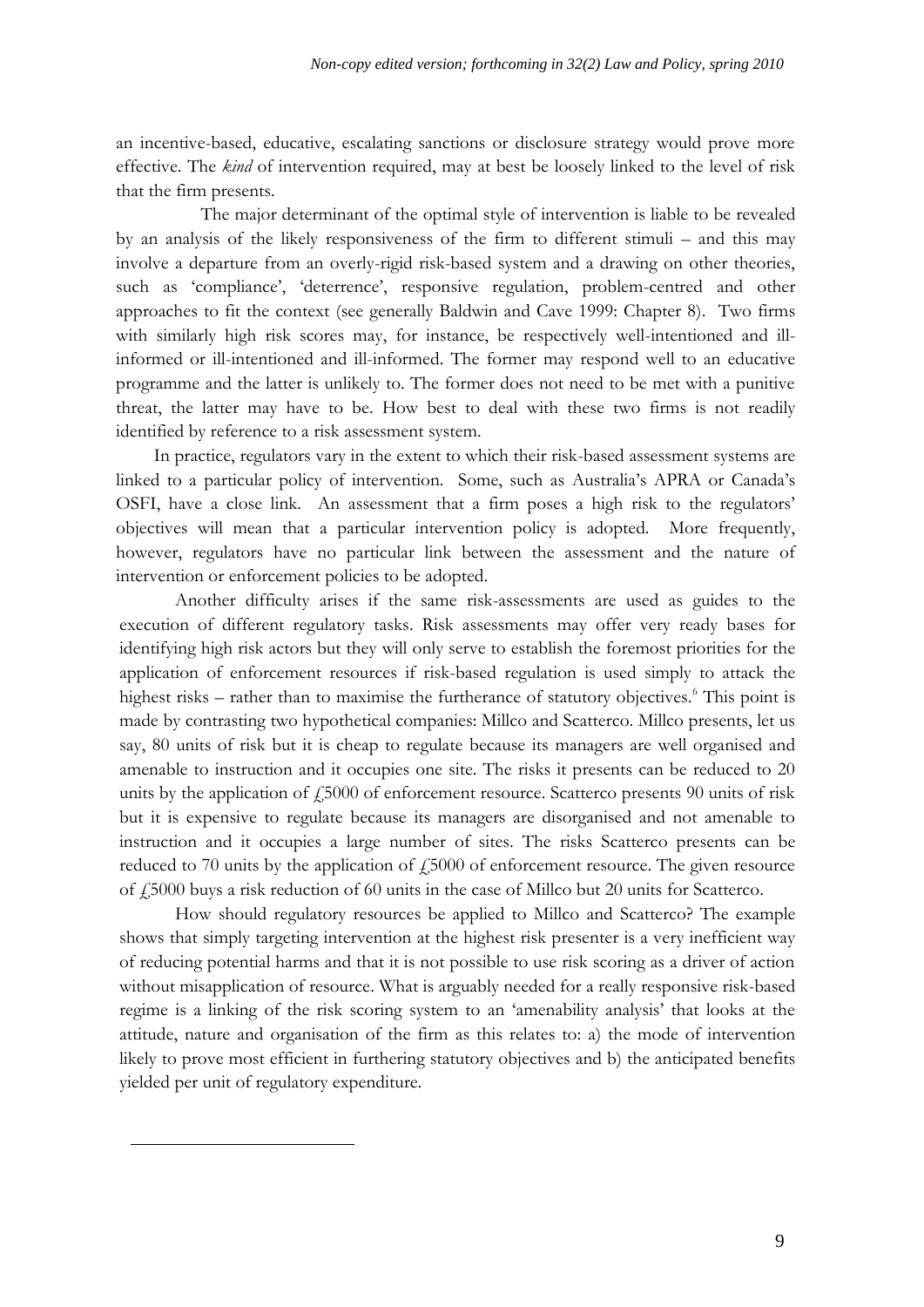A central issue here is whether a risk-based regulator should be responsive to attitudinal and cultural matters by taking levels of amenability on board when risk scoring for the purposes of identifying targets for intervention. There are alternative approaches. If it is thought advisable to separate the identification of highest risks from issues of enforceability, then amenability - or its absence – could be treated as a risk to the agency's achieving its statutory objectives – but as a different kind of risk to the primary risk that is subject to risk scoring for the purposes of targeting. Thus, 'primary risk' would be the risk that, say, Scatterco presents to the agency's objective to protect air quality – it would be scored in the normal way by looking at the quantum of inherent risk and the likelihood of a harm's occurring – as mitigated by the firm's risk management regime. The secondary risk would be the risk that the regulated concern's behaviour cannot be modified in a manner that renders the primary risk acceptable. Another approach to these challenges would be to treat amenability, again, as separate from 'primary risk' but to treat amenability deficiencies not as a secondary risks but as challenges (to modify behaviour so as to render primary risk acceptable) that are seen in terms other than risk – as, for example, issues of political or policy judgement.

For the purposes of this article we are agnostic on whether amenability issues should be seen as secondary risks or as policy challenges.<sup>7</sup> On, however, the case for dealing with primary risk in a way that separates it from secondary risk (or 'amenability challenges') this can be evaluated by considering the argument for incorporating the assessment of secondary/amenability risk into the primary risk scoring system.

What can be restated here is that most existing risk based scoring systems do take on board the quality of the firm's risk management system – at least where corporate arrangements are sufficiently stable to allow evaluation. The weight that is attached to such managerial assessments within risk scoring does, however, vary across regulators and the designs of their particular risk-based systems. The England and Wales Environment Agency's framework gives such assessments relatively little weight, but the Portuguese environmental regulator's scheme applies a multiplier of three to the 'management and control' score as it wants to incentivise firms to improve their risk- management systems and thus lower their risk scores. Management and control assessments also have a significant impact in the risk scoring systems of many financial regulators since these can lower or raise the 'net risk' of the firm. Whatever weighting is given to 'management and control' within a given regime, however, the general practice is to lower the risk score overall where the regulator has confidence in the management team's ability to control relevant risks.

Assessments of firms' abilities to manage their risks are not, however, the same as evaluations of their amenability – their likely responsiveness to regulators' interventions. Some firms, for instance, may be competent and serious risk managers but highly resistant to 'interference' from regulators. Scoring systems can, nevertheless, be developed to incorporate such amenability assessments. The Portuguese environmental regulator, IGOAT, for example includes in its assessment of management and control an assessment of the firms' interaction with the regulators and uses this as an indicator for the firm's amenability to intervention

 $\overline{a}$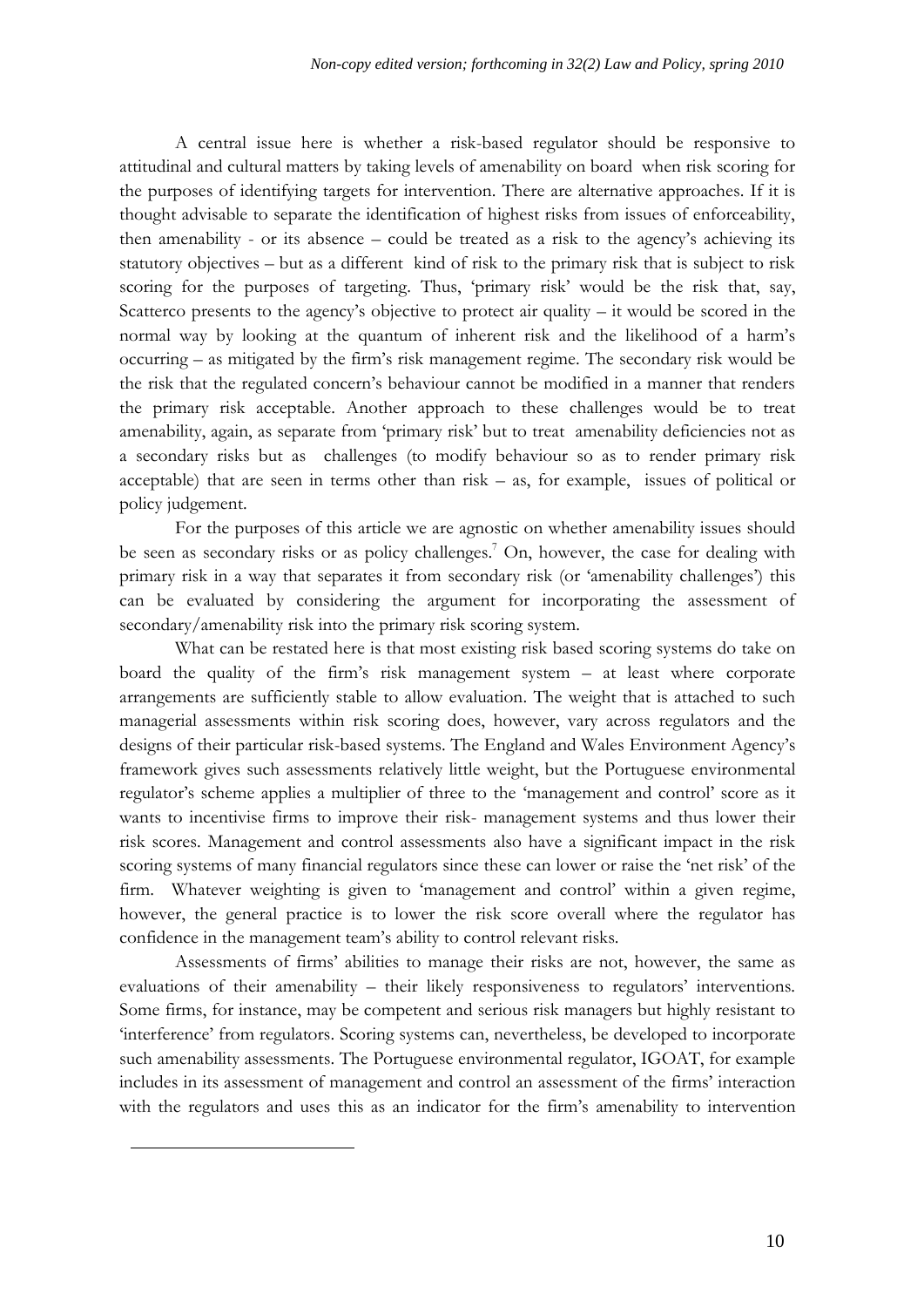(Black 2008). In the absence of such a focused assessment, however, it is dangerous to treat an evaluation of the firms' ability to manage its risks, or its attitude to risk management, as an indicator of amenability.

Where amenability assessments are undertaken, there is a strong argument for separating the assessment of amenability from risk assessment. If amenability is included in the overall risk score, this will conflate the risk that the firm presents with the ease with which its behaviour can be influenced. If amenability is assessed separately, regulators can choose whether to prioritise high or low amenability firms for intervention. That choice would be masked if the amenability assessment was bundled in with the primary risk score and an important policy dilemma would be side-stepped. Thus, if firms with low amenability were given a high risk score because of their lack of amenability, this would establish an inverse relationship between priorities for intervention and those areas where risk reductions could be achieved at lowest cost. It would increase the intervention priority given to those firms that would be the most difficult and expensive to bring into compliance. If, alternatively, firms with low amenability were given a low risk score because of their lack of amenability (de-prioritising firms who were unresponsive to influence) this could incentivise resistance to regulation and would reduce the intervention priority given to firms who might otherwise score as high risk. Separating the amenability analysis from the overall risk score thus avoids a problematic conflation and brings two advantages. First, it allows opportunities for lower cost risk reductions to be identified and, second, it enables regulators to make clear decisions on the balance that they want to set between targeting resources at the highest risks and focussing attention on lowest cost risk reductions and efficiency of resource use. This latter clarity of decision-making will be important in many contexts because the optimal balance between 'highest risk' and 'highest risk reduction' targeting will vary from risk to risk and may be affected by such matters as the regulatory objectives and the political constraints within which a given set of intervention activities takes place. Striking that balance may, moreover, involve political contention.

Similar arguments can be made for keeping the risk scoring of 'primary risk' separate from the risks and challenges that flow from the matters to be discussed in the following sections – namely from the institutional environments of regimes; the interactions of regulatory controls; the needs to assess regulatory performance; and the difficulties of coping with change. The discussion of this point will not accordingly be rehearsed in those sections.

Before concluding on the challenges of an amenability-sensitive approach to regulation, however, it should be noted that information on amenability will not always be readily available. It is not, for instance, routinely possible for a regulator to calculate the amount of risk reduction that an intervention strategy will in fact produce in a regulatee. In the Millco and Scatterco example it was assumed that the regulator can calculate the potential risk reduction that will be achieved from a given regulatory effort. In practice, however, this will not always be the case. Such a calculation might be made if the regulatory task involves a well-known regulatee and a high number of similar instances of risk reduction (as might be the case in relation to, say, certain occupational health and safety risks) but it is unlikely to be possible where the risk is one that is low frequency and idiosyncratic and where contacts with the regulatee are infrequent. In such circumstances, where a regulator is dealing with low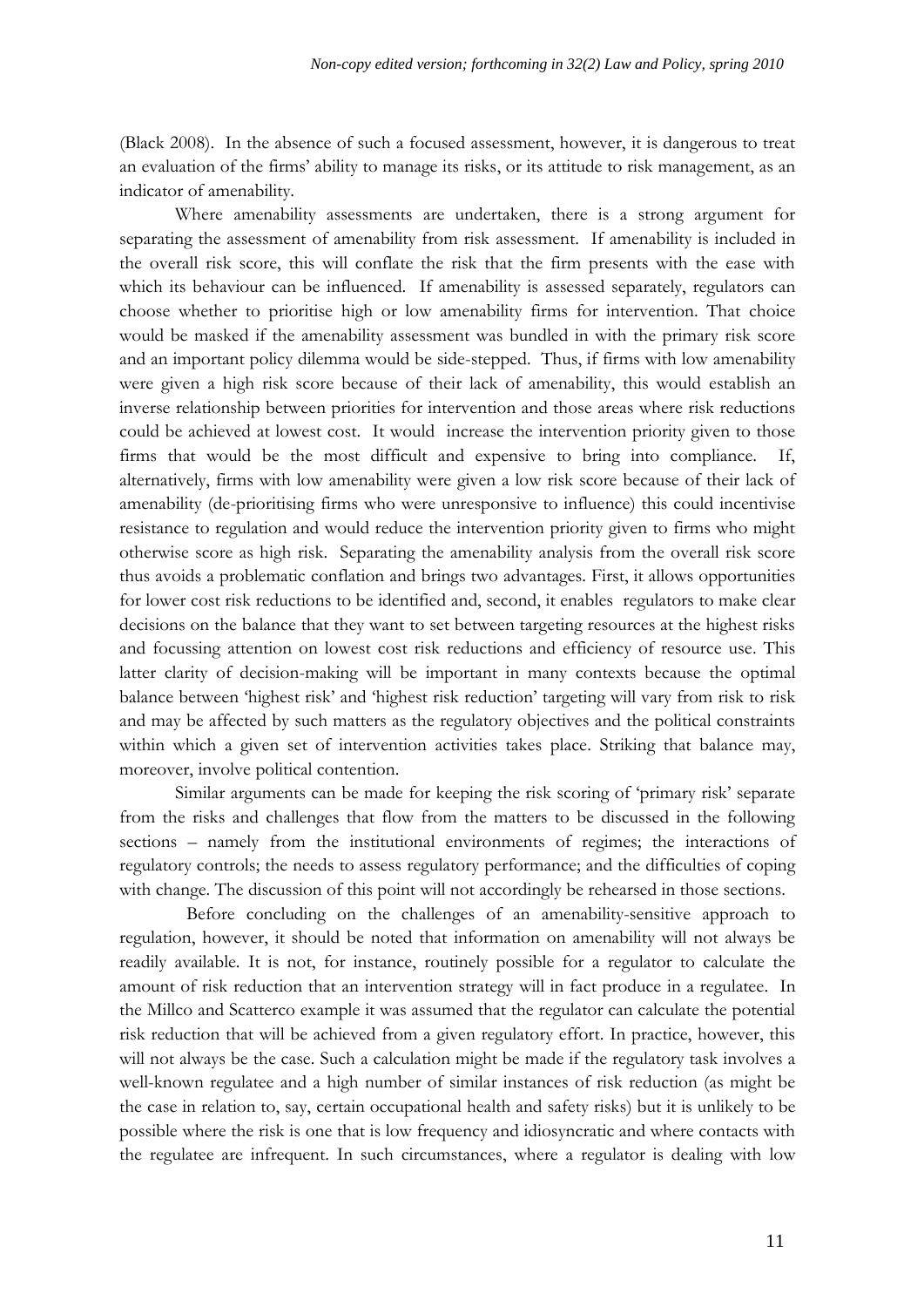frequency events, or indeed with uncertainty rather than risk, it will be extremely hard to predict the risk reducing return from the regulatory input.

To summarise, what the 'really responsive' framework suggests is, first, that risk scoring, in relation to any task, should take attitudinal matters on board, second, that attitudes (and their impacts on the risk framework) may vary across regulatory tasks and, third, that astute regulators will be clear about the degree to which any particular regulatory task can and should be guided by a risk scoring system. Further messages are that risk assessments relating to different regulatory tasks may be best kept separate and that risk-based regulation cannot stand alone. Its methods will often require supplementing by additional strategies and judgements since risk analyses offer little assistance in relation to many of the familiar problems that regulators face – such as how best to secure compliance, or whether it is best to regulate in a precautionary or intervention-averse manner. Even on a relatively simple matter such as the identification of the largest risks, risk-based regulation *per se* tells us only a limited amount about the costs of securing risk reductions or whether objectives are best furthered by targeting analyses at individual risk-creators or particular types of risk or particular industrial sectors or certain systemic risks or some other focus. All of this is not to say that risk-based regulation is inevitably misguided, it is to argue that, although it is often conceived of as a straightforward approach, it is a complex and nuanced strategy that is often dealing in situations of uncertainty rather than risk, although uncertainty is often unhelpfully obscured by the dominant language of risk, and which has to be used with the awareness of its limitations that a 'really responsive' viewpoint offers.

#### **ii) Responsiveness to institutional environments**

A really responsive approach to risk-based regulation emphasises the degree to which regulatory interactions, processes or outcomes are shaped by the institutional environments of both regulatee and regulator. These environments are constituted by the organisational/regulatory, normative, cognitive and resource-distribution structures in which these actors are situated (Scott 1995; Powell and DiMaggio 1991). The actions and decisions of organisations and individuals (both regulators and regulatees) are thus structured by the norms regulating their conduct, by the senses of appropriateness of actions, of understandings of how the environment operates and by the distribution of resources between themselves and others with whom they interact. For regulatees, this includes the market and in particular its value chain. For both regulatee and regulator, it includes other regulators within a decentred or polycentric regulatory regime. A really responsive approach, accordingly, demands the recognition that when regulators apply risk-based approaches, they take into account the challenges and limitations imposed by institutional environments which are both internal and external to regulatory organisations and regulatees and which involve these actors in active as well as passive roles. Two key lessons of the financial crisis, for example, are that risk assessments need to move from their micro-level, firm specific analyses of risk in two ways. They need to incorporate assessments of the impact of macro-economic factors on financial institutions (the 'outside-in' assessment) and, further, that they need to couple their micro-level, firm specific analyses of risk with an analysis of risks arising across the financial system as a whole. Part of this requires regulators to incorporate assessments of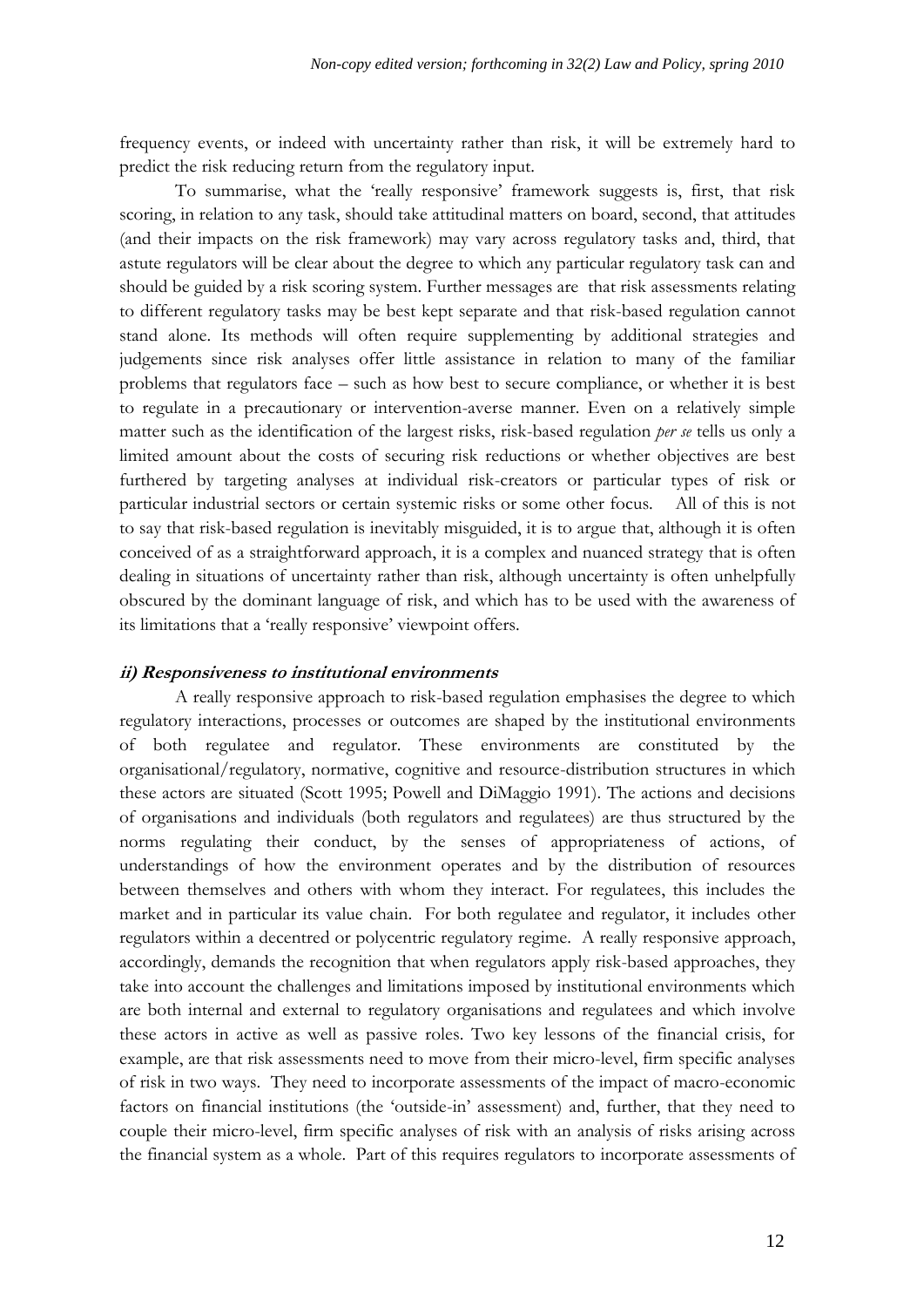the impact of the financial institution itself on the rest of the financial system ('inside-out' impacts). Evidence to date suggests that financial regulators are getting to grips with the former more quickly than they are the latter.

Focussing on regulatory organisations, the norms and cultures of these bodies are critical to their operations. This presents special challenges for risk-based approaches that seek to incorporate qualitative, and thus subjective, judgements by regulatory official**s** into their risk scoring regimes. The formal design of the risk-based assessment system can structure that judgement but it cannot ensure that valid subjective judgements are made in practice. As some of its longest standing practitioners emphasise, risk assessments are an art, not a science. Qualitative risk assessment systems, as noted above, place significant reliance on the quality of regulators' judgements - which may not be sufficient to the task – and the control of such judgements raises resource and responsiveness issues. In addition, regulators, like others making risk assessments, are prey to cognitive biases and to over-confidence, which will affect their perceptions and judgement. This can have a significant impact on the assessment. Some regulators have found, for example, that their supervisors are particularly poor at assessing the quality of management and controls. Back-testing of assessments reveals that they routinely over-estimate the quality of these controls, by a factor of about 30%, suggesting greater attention needs to be paid to how supervisors' exercise their judgements in assessing risks (Black, 2008).

The broader institutional, including political context, is also critical to the performance of a risk-based regime yet such regimes may experience special difficulties in dealing with these matters. To return to the example of the failures of the UK's financial services regulatory regime in the period up to the credit crisis, it could be argued that at least some of these can be put down to key aspects of the institutional environment within which the regulators worked – notably the way that the UK Government's 'light touch' regulatory philosophy shaped regulatory interactions and understandings about the appropriateness of regulatory demands; the degree to which domestic regulators placed faith in controls by other national regulators to control globally interconnected markets (a reliance which was itself in part mandated by the EEA passporting system for financial institutions which placed responsibility for supervision of overseas branches on home state regulators and whose limitations were evidenced by the impact of the collapse of the Icelandic banks on UK deposit holders); and the extent to which domestic regulators considered themselves constrained by regulatory competition within the international institutional environment (HM Treasury 2009; Turner 2009; Tett 2009).

 A further difficulty for risk-based regulators can arise when their powers are fragmented or shared. Thus, another factor that may have reduced the effectiveness of the UK's financial services risk-based regulatory regime in the lead up to the credit crisis was the way in which regulatory powers were distributed between the Treasury, Bank of England and the Financial Services Authority. This arrangement exemplifies the common position in which many risks and social or economic problems are controlled by networks of regulators rather than bodies enjoying the luxury of a regulatory monopoly – networks in which regulation is 'decentred' rather than simple and focussed (Black 2001). If attention is paid to institutional environments, the challenges of working within networks have to be taken on board. For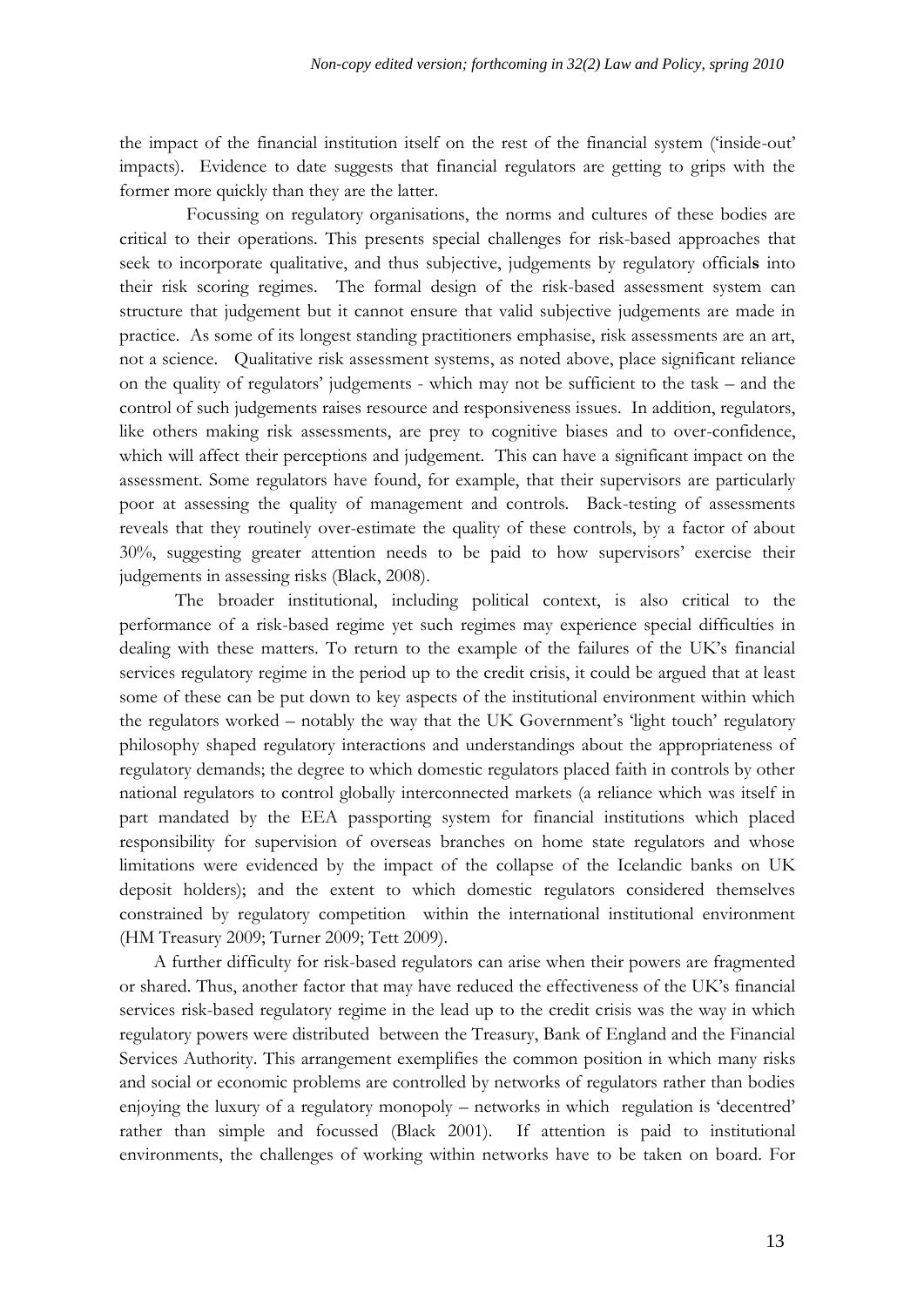risk-based regulators these challenges may prove considerable and it may be necessary to cope with: divergence between the various networked regulators' aims, objectives and institutional environments; variations in regulatory cultures; differences in capacities, skills and resources; and varying capacities to modify their operations (Bardach 1998; Sparrow 2000; Kickert, Klijn and Koppenjan 1997; Sullivan and Skelcher 2002; Chisholm 1989) .

 If, furthermore, we look across the different tasks of regulation, we can see that institutional environments arguably impact on the discharging of all of these – and not necessarily in the same ways. This is a further challenge for risk-based regulators. To stay with the example of UK financial regulation prior to the credit crisis, the detection work of the UK financial regulators was arguably impeded by institutional understandings – for instance that the credit ratings agencies, the banks and the markets could be relied upon to ensure that the sale of collateralised debt obligations and other securitisations produced benign riskspreading rather than a deep-seated systemic threat to financial confidence. It has also been argued that the institutional environment impeded detection work because it created an expertise imbalance whereby the 'rocket scientists' in the investment banks were able to devise bundled products and models to assess their own financial risks (and those of the products they were dealing in) that the regulators were ill-equipped to evaluate in depth (Tett 2009; US General Accounting Office 2009: 6; Haldane 2009; Gerding 2009) .

Response development by UK financial service regulators – the devising of new powers and control tools – was constrained by governmental concerns that domestic regulators did not reduce the UK's regulatory competitiveness and lower the UK's position in tables of good places to do business. These concerns have legal expression. The Financial Services Authority's legal mandate requires it to take into consideration 'the international character of financial services and markets and the desirability of maintaining the competitive position of the United Kingdom' (Financial Services and Markets Act 2000, s.2(3)(e)). The UK government repeatedly lauded the UK's 'light touch' approach to regulation, which was portrayed as a key weapon in the battle for business between New York and London**.** It is notable that in their evidence to the Treasury Select Committee that both the chairman of the FSA and the Governor of the Bank of England emphasised the political and market hostility that they would have faced in 'stopping the party' and requiring banks to rein in their activities **(**Lord Turner's evidence in response to Q 2145 HC Treasury Select Committee 25 Feb 2009; Mervyn King's evidence in response to Q 2354 HC Treasury Select Committee 26 Feb 2009).

Another institutional constraint on response development within risk-based systems can occur when risks spread across jurisdictions or levels of government so that new rules require levels of institutional co-operation that are difficult to bring about. Thus, it is widely accepted by the G20 governments, including the UK Treasury, that a key contributing cause of the credit crisis of 2007-9 was the failure of national regulators to respond in coordination with other national regulators and supra-national regulators not only to the excessive risks being taken by some individual firms, but to the problems of global system – wide risk and the aggregate effect of individual risk positions being taken by firms whose cumulative effect was to exponentially increase fragility of system by developing global monitoring systems and regulatory structures (H M Treasury, 2009: para. 3.1; G20 2009).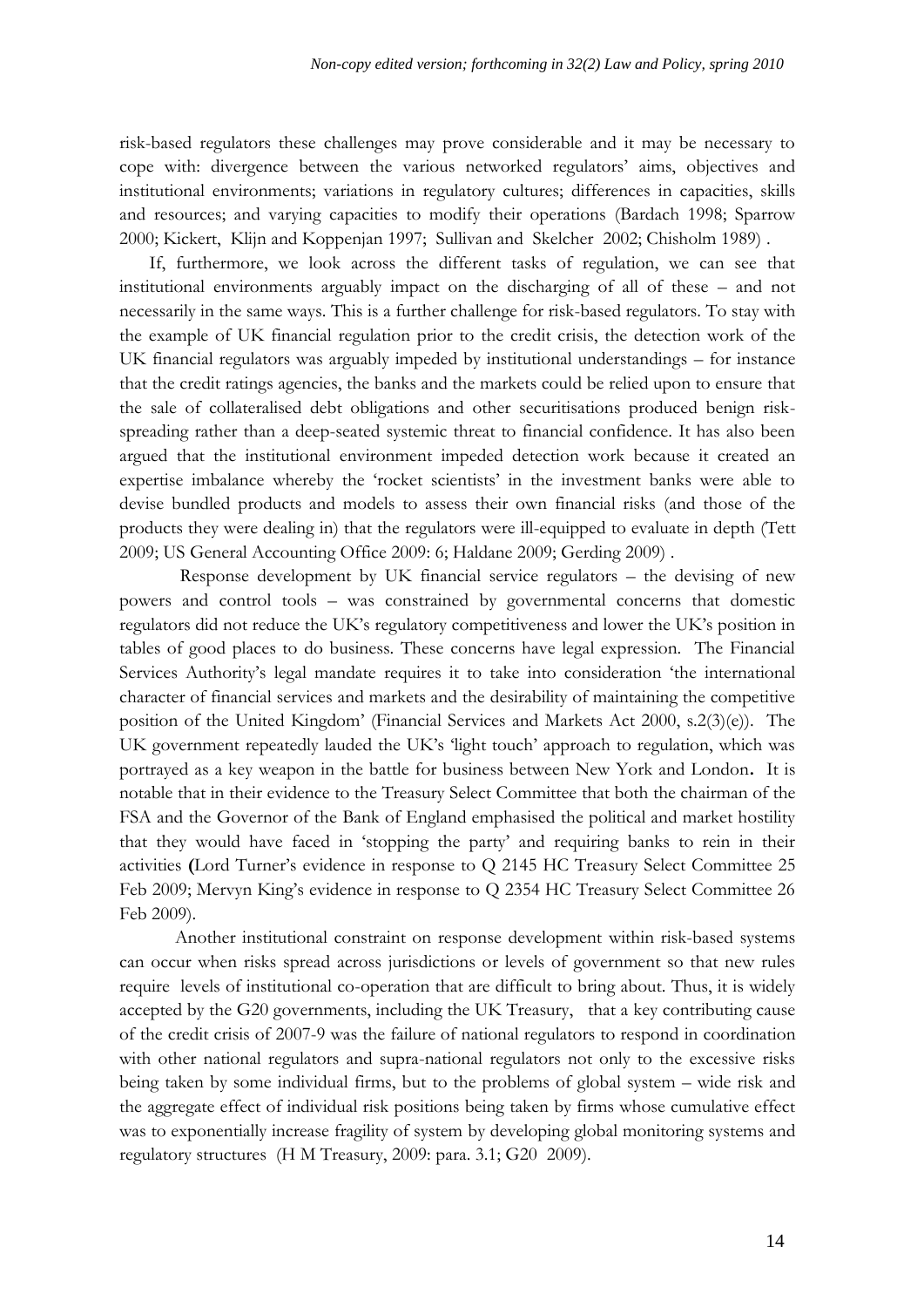Again with reference to UK financial regulation prior to the credit crisis, enforcement activities were arguably muted by a political and governmental context that was unsympathetic to interventions other than those consistent with light touch regulation. Assessments of regulatory performance were hindered by the regulators' confidence that few systemic risks flowed from securitisation because the market institutions were managing these and modifications of regulation were held back not only because of incomplete performance assessments but because the regulators knew the Government to have no appetite for more rigorous controls (Lord Turner's evidence in response to Q 2145 HC Treasury Select Committee 25 Feb 2009).

Some commentators may take issue with some of the above points about regulatory deficiencies and the credit crisis but, for the purposes of the current discussion, the above account serves to demonstrate the value of a really responsive approach as a means of revealing the special challenges that a risk-based regime faces. Noteworthy among these are, first, the need to recognise that regulators are often not dealing with risk, but uncertainty (see also Gray 2009) Second, whether they are dealing with risk or uncertainty, there is a frequent need to depart from the promise of a technical solution to regulatory issues and to incorporate qualitative judgements within analyses. Third, risk based regulatory frameworks are inevitably subject to  $-$  and, perhaps, especially vulnerable to  $-$  moulding by their institutional and political environments.

On this last point, particularly, the credit crisis revealed a critical aspect of the riskbased regulator's institutional environment: its political licence to operate. Others have noted that firms need a 'social licence' to operate (Gunningham, Kagan and Thornton (2004). We suggest that regulators need a political licence. They need political support if they are to act aggressively against firms, and not just in financial markets (although in financial markets they need considerable support to act against 'bubbles' as well). Moreover, risk-based systems themselves carry significant political risk for regulators. Risk-based regulation requires regulators to prioritise, and thus to decide to commit fewer resources to fulfilling its legal mandate with respect to some firms, or risks, than others. The regulatory reality of selection clashes with the political, and civil, expectation of universal protection and the transparency of the selection process can render the regulator politically vulnerable. Transparency has a downside as well as an upside and that downside comes especially to the fore in two kinds of circumstance. First, particularly high political and reputational risk are run when things go wrong in firms or areas of the market which the regulator has decided are low risk and thus to which it has given little attention. Second, in times of crisis risk-based regulators can find that they lose their autonomy to set their own levels of risk-appetite.

#### **iii) Responsiveness to the logics of control instruments**

As noted above, risk-based regulation usually operates in combination with other strategies. Really responsive risk-based regulation accommodates this reality by paying attention to the ways in which the logics of different regulatory strategies and tools can interact (Gunningham and Grabosky 1998; Black 1997). Different regulatory strategies can have different logics (e.g. of punishment or restoration or rehabilitation or 'professional' or 'commercial' logics). Particular logics involve distinctive relationships and modes of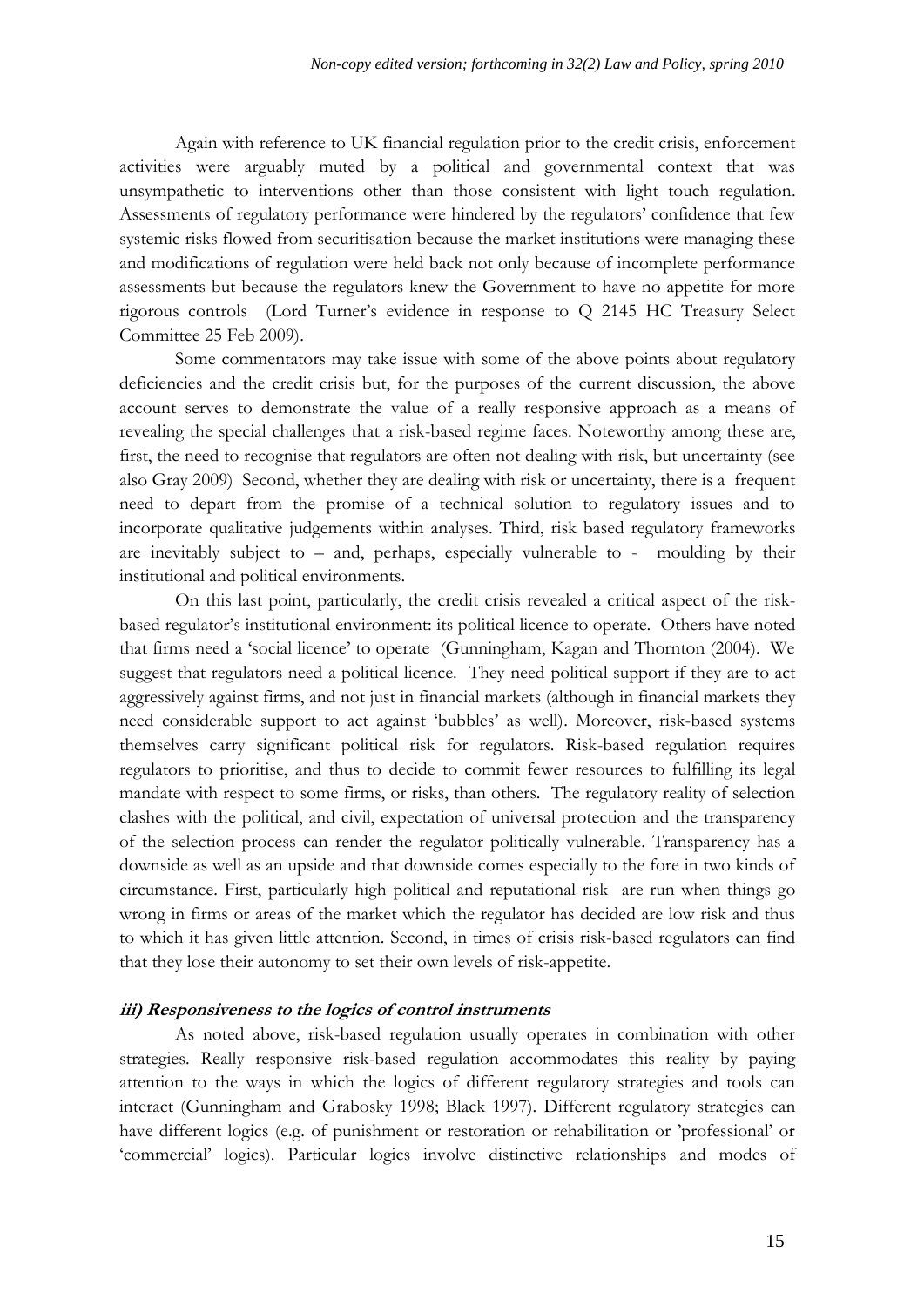conversing with regulated parties – a punitive message, for instance, will be framed and received differently from a rehabilitative message. They involve different understandings regarding the nature of behaviour or of an institutional environment, and in turn have different preconditions for effectiveness. These are based on different assumptions, value systems, cultures and founding ideas so that mixing logics involves distortions and failures of contact.

Really responsive risk-based regulation would thus ideally seek, first, to identify the regulatory logics engaged in different regulatory tasks and, second, to deal with interactions of logics – as these may combine and interplay in varying ways across the five core tasks of regulation. Risk-based regulation also has its own logic which may be incompatible with other prevailing logics, as discussed below. Thus, for the purposes of detection, regulators might use a risk-scoring system to identify certain firms as high priority risks and might deploy a number of further strategies in order to amass the information that they need to collect in order to produce risk assessments (Black 2008). They might, for instance, use a mixture of training and educational measures, co-operative discussions, advisory notes, economic incentives and legal commands in order to produce data. Being 'really responsive' demands an awareness of the ways in which these different strategies both combine and contribute to the broader risk-based system  $-$  of, for instance the effect that using legal commands plus criminal sanctions will have on the productivity of co-operative discussions.

In devising new responses to regulatory challenges, similar attention would be paid to compatibilities of powers and tools. Risk-based regulation, however, gives rise to numerous challenges regarding such matters. It is a strategy that requires a significant amount of information, but some regulators simply do not have powers to require information from firms (Black 2008; IOPS Report 2007). Others are restricted from adopting a risk-based approach by legal provisions which require them to inspect firms at legally specified intervals.<sup>8</sup> Similar legal constraints can cut across regulators' ability to enforce a risk-based system and assess its success or failure. Indeed, the performance criteria which are used to assess regulators themselves can inhibit them from adopting risk-based systems. It was only when the Health and Safety Executive's (HSE's) sponsoring department moved away from using the number of inspections carried out as a key performance indicator, for example, that the HSE could move to a more risk-based approach. A similar experience existed in the context of food safety, where European directives used to require inspections, and did not regard any other form of intervention as an adequate control (Black 2008).

In carrying out these different tasks, moreover, different strategies, powers and tools might be used in different combinations. Thus, a regulator might employ a combination of deterrence and educative strategies in order to encourage a firm to reduce risks but it might apply a set of incentives together with a selection of disclosure rules in order to assess whether regulation was reducing risks. One consequent challenge would be to analyse how the use of, say, a deterrence approach to compliance would impact on the firm's attitude to regulation and how the risk scoring system will take account of such an effect. Another

 $\overline{a}$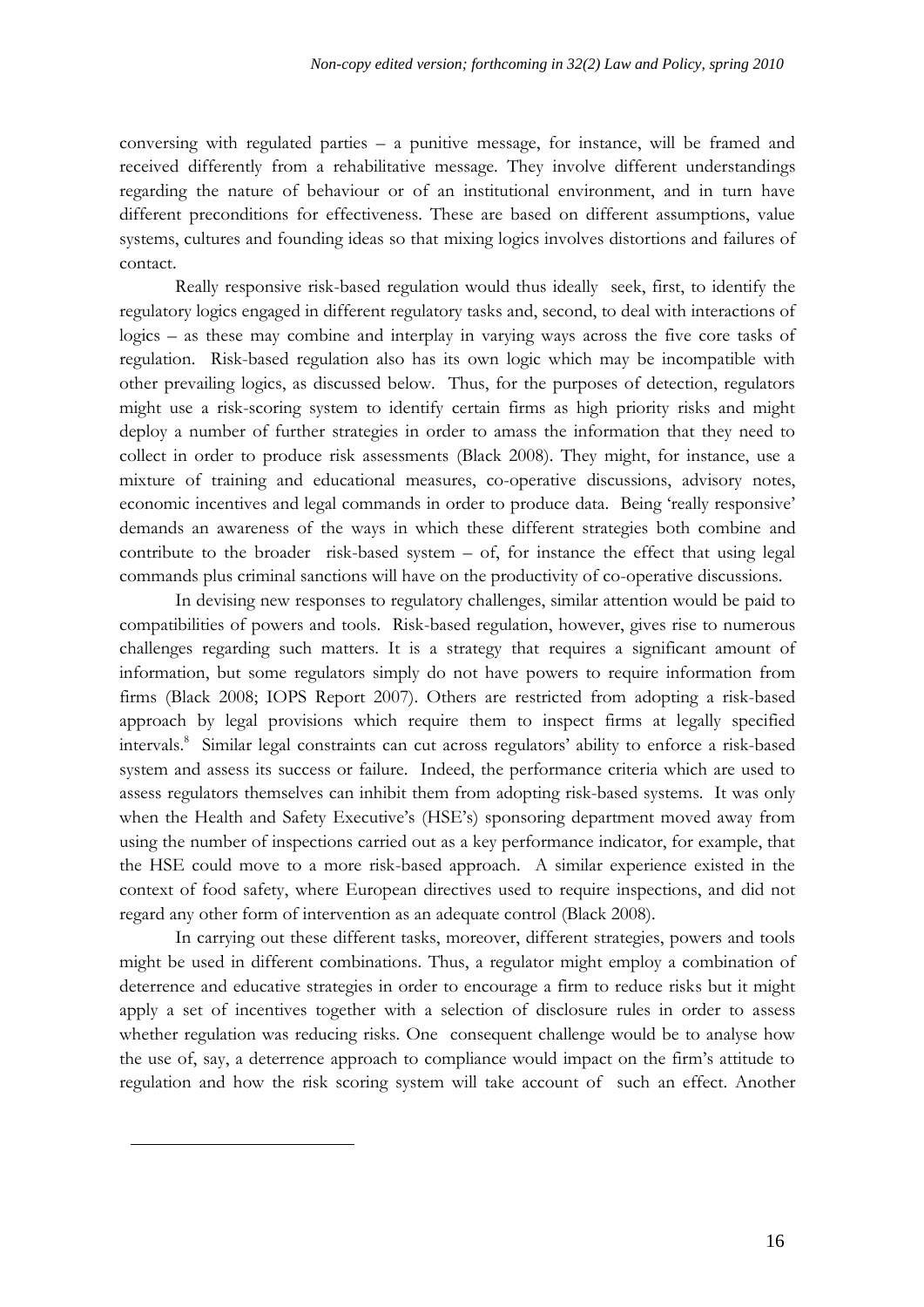challenge would be to calculate whether an educative strategy adds or detracts from the use of a deterrence strategy.

A further set of questions concerns the degree to which using certain strategies to discharge some tasks will impact on the use of other strategies in relation to other tasks – for example the extent to which applying deterrence–based enforcement will impact on the detection and information collection functions that are central to the risk-based regime. This can pose significant practical difficulties for risk-based regulators. Such regulators need considerable information from firms to sustain their oversight. They may, however, have to use formal enforcement actions, such as fines, to change the behaviour of many firms. In such circumstances responding to non-compliance with a deterrence approach may cut across the ability to detect that non-compliance in the first place. Firms know that any information they give to the regulator may potentially be used against them in an enforcement action and this can have a chilling effect on their cooperation with that regulator. A good, albeit anecdotal, example is the contrast in enforcement approaches of the two Australian financial regulators, APRA and the Australian Securities and Investments Commission (ASIC). APRA has a model of intensive supervision for its high risk financial institutions, but this does not involve using formal enforcement actions. ASIC, on the other hand, has moved to a much more deterrence-based approach. The consequence for their respective monitoring functions was noted recently by an Australian lawyer, who quipped, 'When APRA asks for information, firms give it to them; when ASIC asks, they call their lawyers.' (Note on file with author).

Finally, risk-based regulation has its own logic - that of risks and outcomes. Riskbased regulation starts with identifying risks to be managed, not rules to be complied with. The logic of risk and outcomes can cut across the logic of compliance. In a risk-based system of monitoring, officials are likely to find that non-compliance with certain rules does not in fact have an impact on the risk or outcome they are concerned with, suggesting of course that the rule is otiose, or at least there is a mismatch between the rule-makers' perception of what is an appropriate conduct or process, and that of the supervisor, inspector or enforcer. On the other hand, an official monitoring a firm under a risk-based system may identify risks that she thinks the firm should address, but which are not covered by any rule that would provide a legal basis on which to require the firm to take action. The mismatching logics of risk and compliance can thus produce significant lacunae in the regulatory regime at the point of implementation and enforcement.

#### **iv) Responsiveness to regime performance**

Really responsive risk-based regulators will be performance sensitive – they will be capable of measuring whether the enforcement tools and strategies in current use are proving successful in achieving desired objectives. Such regulators will also operate systems that allow them to justify their performance to the public and other interested parties. They will also be able to adjust their strategies in order to improve on the levels of performance that they have assessed. Many of those engaged in risk-based regulation are conscious of the need to ensure responsiveness to regime performance, but finding appropriate ways to assess the outcomes of regulation can be extremely challenging. The issues of performance sensitivity and performance justification are discussed in this section and the question of performance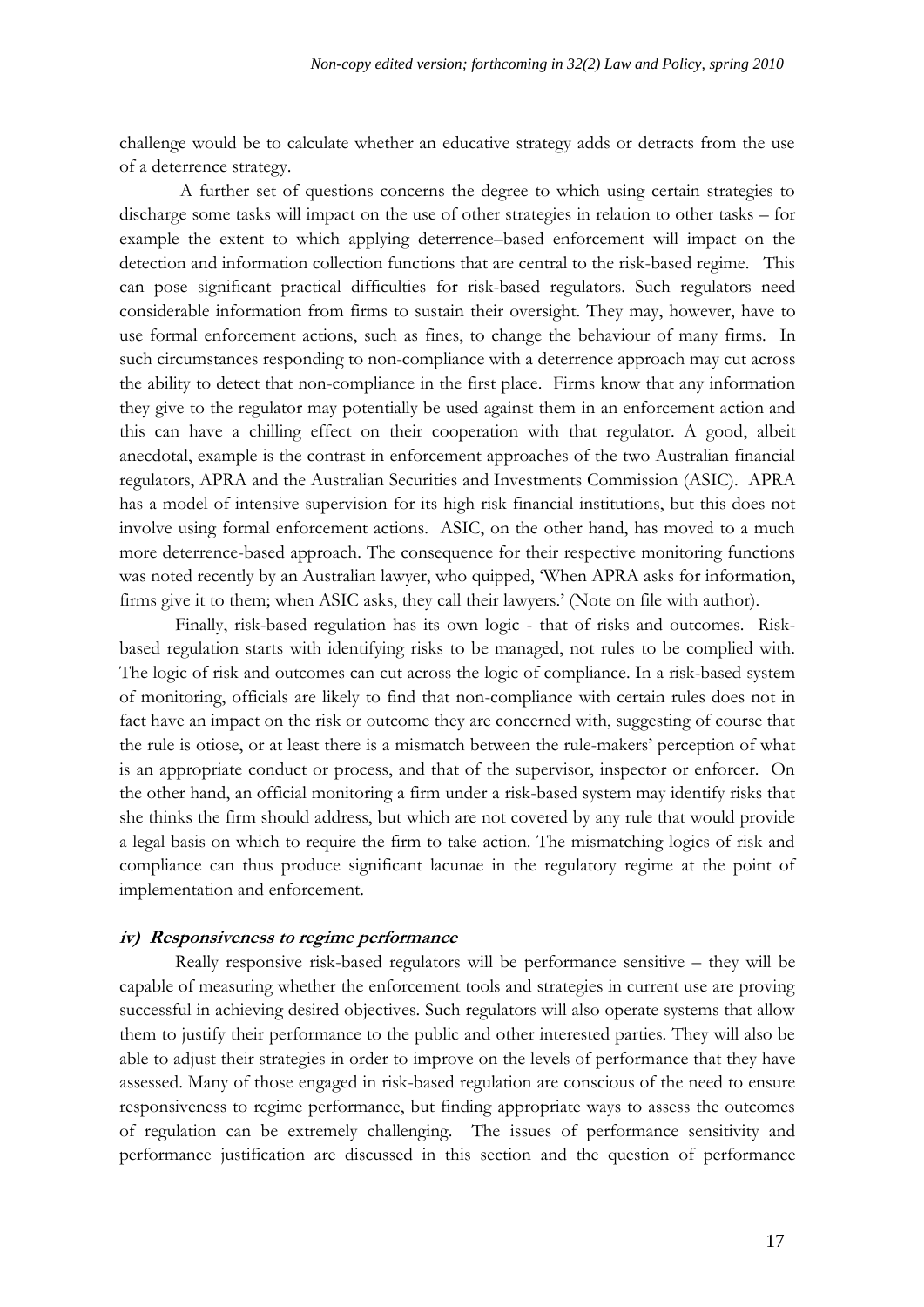adjustment will be covered in the next section – which deals with adaptation to change more generally.

#### *Performance sensitivity*

 $\overline{a}$ 

Performance sensitivity will demand a programme for assessing the performance of the existing regime across the five core tasks of regulation. It will also require an understanding of those activities that detract from (or potentially detract from) the achievement of objectives but which are beyond the scope of the current regulatory regime or are 'off the screen' in the sense that they are going undetected.<sup>9</sup> In order to set the basis for such sensitivity, the regulator must, first, be clear regarding the objectives of the regulatory regime and the link between this and the risk-based system of control. For many UK regulators, the route to such clarity involves a translation of statutory objectives into a statement of 'risks to objectives' and the construction of a risk-scoring system on the basis of these risks (Black 2005).

For risk-based regulators, however, performance sensitivity presents two particular difficulties. First, risk-based regulation is by its nature orientated to the future, to what may occur. If a risk does not crystallise, it can be difficult, if not impossible, to show that was the result of the regulator's actions. Proving counter-factuals is notoriously difficult. Was the lack of an outbreak of salmonella in the last year, for example, due to the local authority's excellent monitoring, or to improvements in food processing demanded by retailers, or to food producers' own efforts independently of the supply chain, or simply luck? Performance assessment is not impossible, however, it is just difficult. Where a regulator is operating in an environment where there are numerous incidents occurring of a similar nature, and/or where data is easy to collect, then performance assessment is more straightforward. Environmental regulators, for example, can use data on environmental quality to assess the effect of regulation, though establishing causal links between particular strategies and environmental quality can be difficult. In the area of health and safety, there are particular types of recurrent injuries at work, such as 'slips and trips', which occur with such regularity that together with data obtained through firms' incident reporting obligations, the HSE is able not only to collect data on their occurrence, but to identify from that where 'slips and trips' are likely to occur, and in what circumstances in different industry sectors. It can then correlate changes in their incidence with changes in its own implementation policies to derive some indication of performance, albeit an imperfect one (e.g. HSE 2005).

Where regulators are regulating situations of uncertainty, rather than 'risk' as such, then, by definition, there is no comparable set of data available on past incidences from which probabilities can be derived or against which regulatory strategies can be correlated. Even in these situations, some regulators are starting to perform 'back-testing' assessments of individual firms' risk assessments, however. These are used to see a year later, for example, whether the risks that the regulator thought may emerge have emerged, or whether management and control systems were adequate to handle those which did emerge. As noted above, the results of such back-testing can be informative, and in that example, the regulator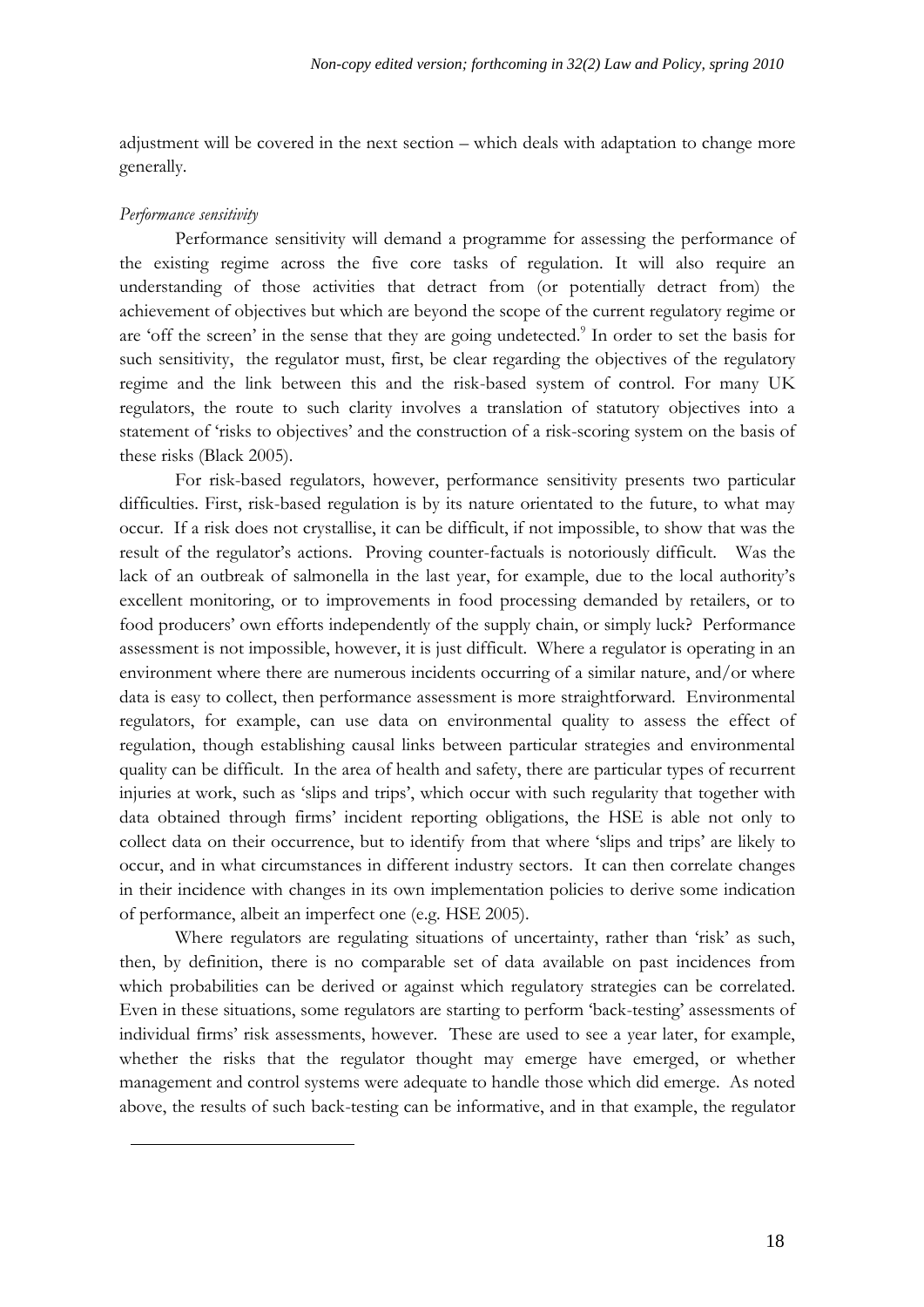adjusted the weighting of the assessments of management and control to allow for the revealed bias.

The second main difficulty that risk-based regulators have in dealing with performance sensitivity is that the risk-based approach, like many other forms of regulation, involves delegation of many regulatory functions to the firms being regulated. It is a regulatory method that focuses attention on the quality of a firm's internal controls – in a process now commonly termed "meta-regulation"- and is observable across a range of regulatory domains, and indeed countries (Braithwaite 2000; FSA 2000: Introduction; Parker 2002; Coglianese and Nash 2001; Braithwaite, 2003; Walker 1969; Braithwaite and Drahos 2000; Black 2005). The FSA, for example, is legally required to take into account the responsibilities of senior management in performing its regulatory functions, and, to this end, it has devised a complex set of requirements for senior managers and other "approved persons" which go well beyond the normal bounds of directors' duties both in scope and content, and for which the individual may be sanctioned for non-compliance (Black 2005: notes 185-6; Gray and Hamilton 2006).

Reliance on, and hence assessment of, a firm's internal controls is, accordingly a central element of such risk-based frameworks – and is often seen as inevitable because regulators simply do not have the resources to do anything else. Such a layering of regulatory controls makes performance assessment particularly difficult though. A special problem is that different actors – be they corporations, regulators, credit ratings agencies or other bodies – may use different models or 'codes' to evaluate risks. This means that in so far as regulators enrol such actors in the regulatory regime, this involves a substituting of these codes for the judgements and decisions of the regulators – and it does so in a manner that renders risk evaluations all the more opaque to regulators as well as to the broader community. When layers of such codes are involved in the provision and evaluation of services – as when corporations, credit ratings agencies, financial institutions and regulators are involved with a securitised product – there can be a worrying lack of connection between the regulator and the risk evaluation (Gerding 2008; Gray 2009).

Apart from the difficulties of modelling risks and amassing information in a transparent and consistent manner, there are cultural divergencies that affect regulators' abilities to assess performance by relying on firms' systems. Regulators think of objectives with reference to statutory purposes but firms will see internal controls as properly directed at ensuring that the firm achieves the objectives it sets for itself: namely profits and market share. The risks that the regulator is concerned with will, indeed, not always be the same as the risks the firms are focussed on. Firms are ultimately concerned to ensure their own survival and growth, and if publicly listed, to maximise their returns to shareholders, despite the inroads of corporate social responsibility initiatives. The firms' risk management systems may be adequate for achieving the firms' own objectives but they may not be adequate for achieving the regulator's objectives. Such divergencies mean that regulators can never rely on the firms' own systems either for implementation or for undistorted feedback or results.

A good example of the potential divergence between managerial and regulatory systems comes, again, from financial services. This is the UK FSA's 'Treating Customers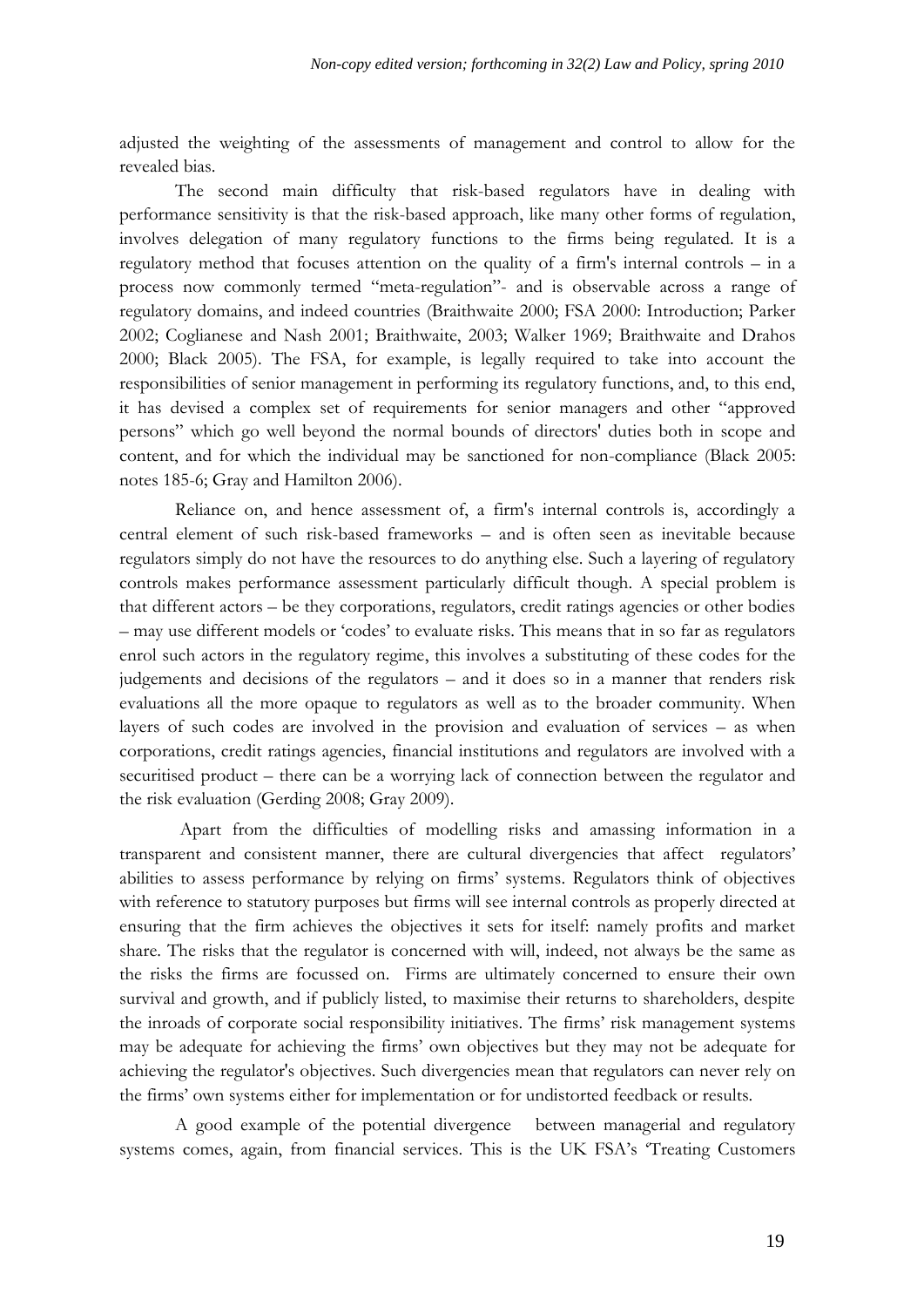Fairly' initiative. This was an intensive, principles-based monitoring system which required firms to demonstrate that they were 'treating customers fairly' at every stage of the process of formulating, marketing and selling retail financial products. The FSA also required firms to put in place various mechanisms to assess their own performance. One of the strategies the firms used was a programme of customer satisfaction surveys. The FSA, however, disputed the use of consumer satisfaction as an appropriate performance metric for demonstrating compliance with the requirement that firms had sold customers products which were suitable to the financial objectives and risk appetite. The rationale for the suitability rule was that investment products are notoriously opaque and consumers have considerable difficulty understanding them. (Consumers could be satisfied with the advice received, but their limited ability to assess that advice might mean that such satisfaction was ill-founded.) Firms, however, judged their performance on the likelihood that the customer would come back again, and could see no difference between suitability and satisfaction (FSA 2008).

The further complication to be noted by the really responsive regulator is that the degree to which, and the way in which, assessment procedures can be 'delegated down' to firm's internal control systems will vary across the tasks of regulation. Thus, relying on the firm's risk management system to assess the detection of risks may involve quite different challenges to those involved in relying on such systems to assess enforcement performance. Across the tasks there may be quite different kinds of divergence between the regulators and the firms with respect to such matters as the treating of evidence as relevant and how key concepts such as 'compliance' are defined. For risk-based regulators, the special difficulty lies in assessing the complementarity or dissonance between the firms' evaluation systems and the risk frameworks that reflect the regulator's objectives. Correlating the risk evaluation systems of the regulator with those of the firms may prove hugely demanding especially if variations across firms are to be taken on board.

#### *Performance Justification*

As indicated above, really responsive regulators will be well-placed to justify their actions by making reference to assessments of performance and to undertakings on delivery. The difficulty that flows from espousing risk-based regulation is that this is an approach that makes lavish undertakings. Central to these is the promise that the challenges and complexities of regulation can be rationalised, systematised, ordered, managed, and controlled. As has been said of risk-based regulation: '…it suggests that the notoriously complex task of regulating can be rendered manageable, and that the contingencies of unpredictable events can be made controllable.…hesitancies are lost in the confident exposition of risk identification, assessment and validation' (Black 2005). The promise of risk-based regulation is thus commonly seen as the delivery of a system that is not only more rational, cost-effective and controllable than other systems but more transparent and more easily deployed as a means of justifying regulatory actions and policies (Better Regulation Task Force 1999, 2002, 2004a, 2004b; Hampton 2004; Gershon 2004: para.2.22; O'Donnell 2004: para.3.80; Hood *et al* 1999). At the political level, risk-based regulation was welcomed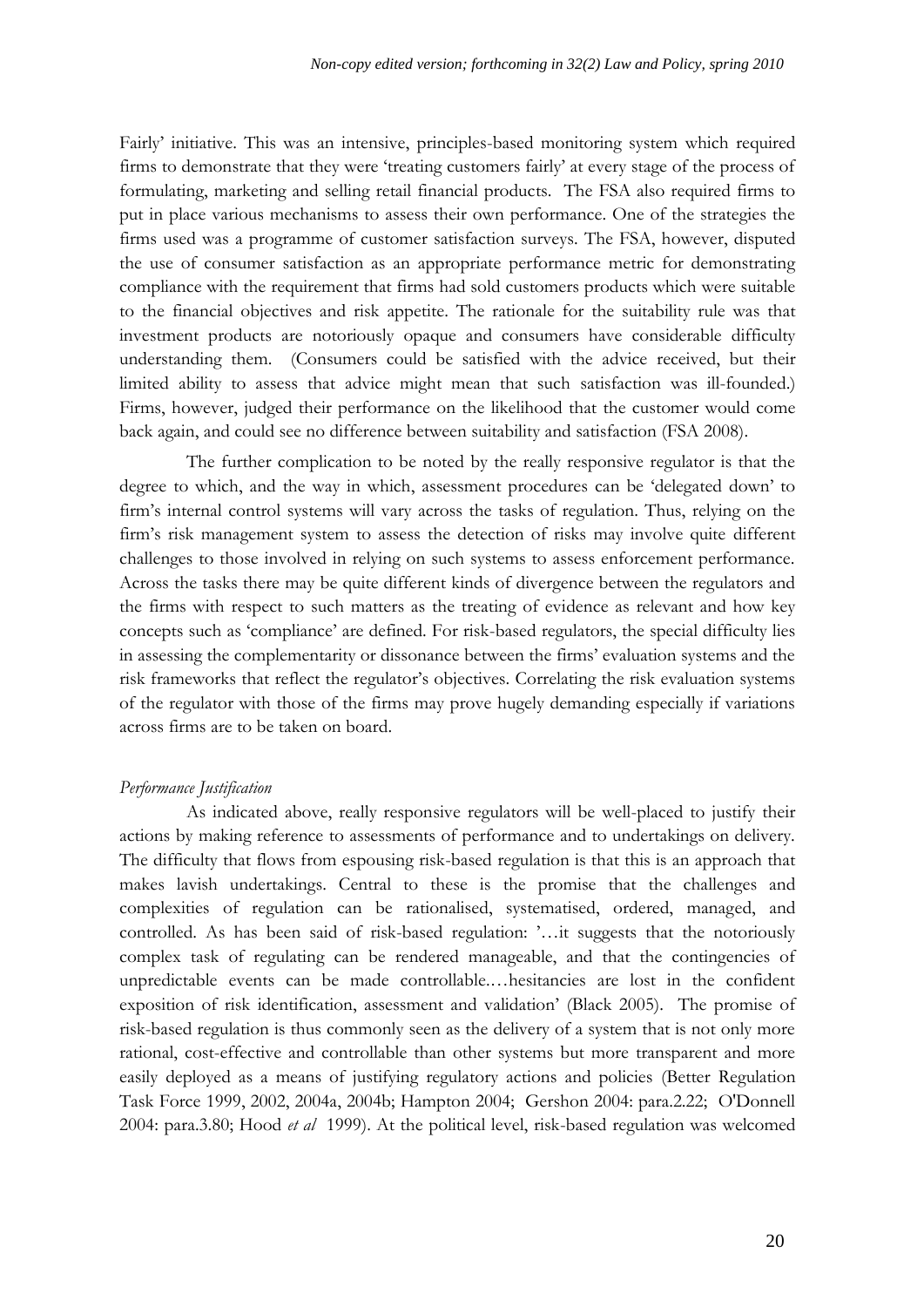in the UK as a way to curb what was seen as the insatiable appetite of politicians and the wider public for regulation ( Black 2005).

 Delivery on these undertakings is extremely difficult, not least because there is often considerable dissonance between the regulator's understanding of risk priorities and those of the firms, or indeed the wider public. Choosing which risks to focus on is a political, not a technical issue and judgements have to be made on such matters as: whether to target the largest risks or the places where the largest risk reductions can be effected for a given level of resource input; whether to focus on individual risk creators or specific types of risk; the right balance between acting on systemic risks and controlling individual risks; and ultimately what is an acceptable level of risk. A further issue of difficulty is whether to err on the side of over intervention (assuming that certain firms pose risks when they do not) or of underintervention (assuming that they do not pose risks when they do). Each position on these issues brings contention and problems. One danger, for instance, of focusing only on firmspecific risks is that regulators may pay too little attention to the potentially huge cumulative effect of particular types of compliance failures across firms (Black 2005: notes 141-151). Another danger, as noted above, is that the regulators may also fail to pick up on trends of events that are external to the firms and which might be relevant to their risk assessments.

 Nor does transparency always assist in legitimation. Regulating according to a risk-based framework exposes the reality that there will be a limit on the resources that can be spent on controlling certain types of risk creators (e.g. low impact firms), or on firms in certain cases (for example, medium/high impact but low risk). Such a framework also exposes the balance between individual and systemic risk controls. This means that officials are required to leave certain risks or types of risk uncontrolled or subject to limited supervision. This can be difficult for regulatory managers to justify to the public and to regulatees. After a harmful event has occurred at a firm it may, for example, be difficult to explain to the media that firms of that class are not regulated as a priority because they have risk scores that are too low. Similarly, it may be difficult, after a systemic catastrophe such as the credit crisis, to explain why systemic issues had not been given a higher priority.

Risk-based systems may also be difficult to justify to staff who have to reconcile the advertised technical neatness of those systems with the political messiness of the world that they seek to control. An irony here is that risk-based regulation was sold within some regulatory bodies as a defence mechanism – on the basis that if one followed the book, one would be immune from criticism (Black 2005: notes 172-3). The bureaucratic reality, however, has been that if senior management fail fully to articulate the extent to which they will "buy in" to the risk-based process so that they accept that mistakes will be made and that things will be left undone, this will reduce the confidence of staff in the system and lead to the taking of self-protective steps such as operating on the basis of factors other than risk analyses (such as perceptions of political risks to themselves). This is liable to hamper the implementation of the risk-based regime and reduce the rationality that lies at the heart of its justificatory claims.

A special justificatory challenge for risk-based regulation is to satisfy expectations regarding openness, transparency and accountability. Here again there are paradoxical elements. On the one hand, risk-based regulation holds out the prospect of transparency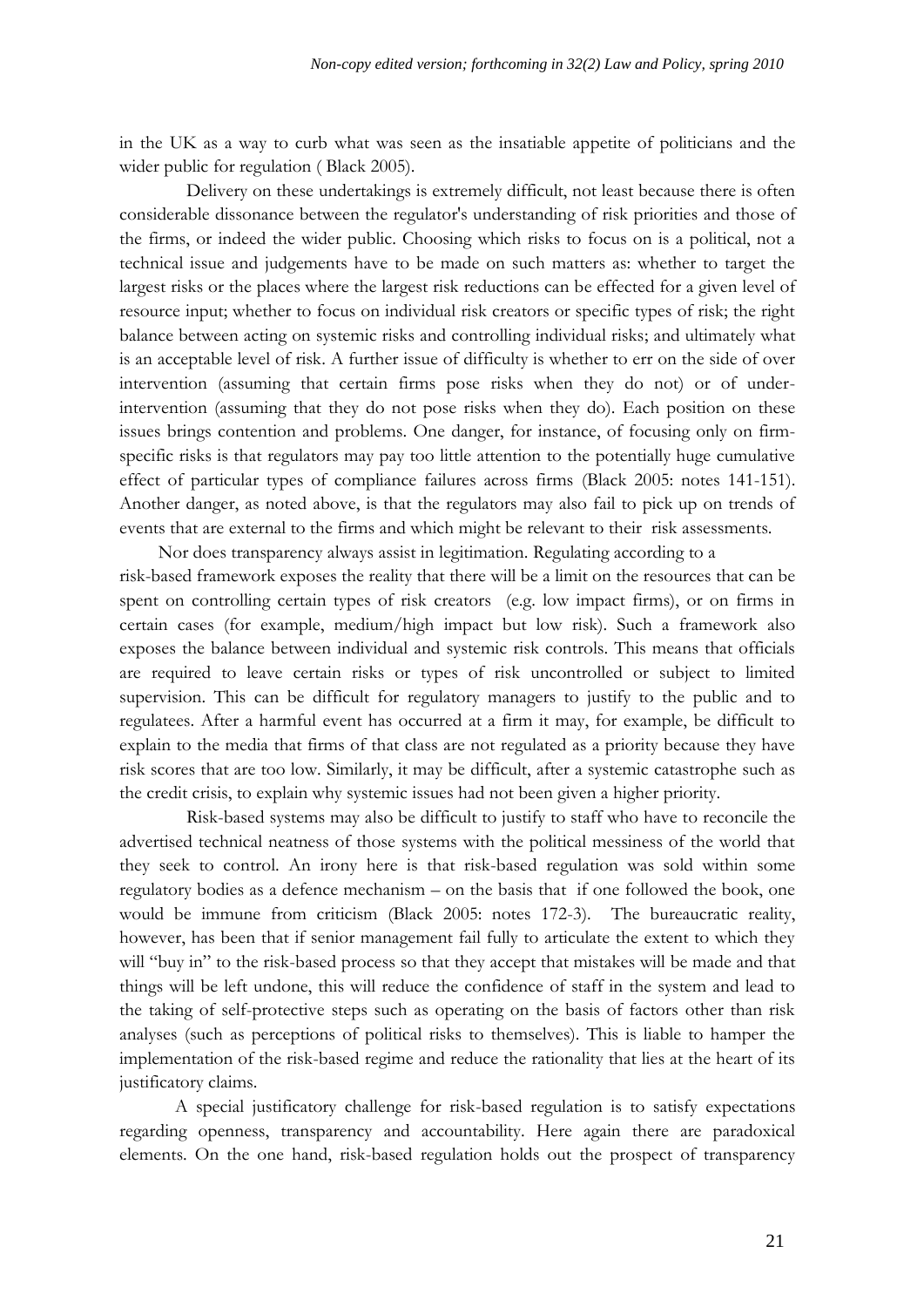through the exposure of its numerical/analytic basis. On the other, a closer look at the operation of such systems reveals that they are not Richard Rogers edifices with the works on the outside. Not only are they are built on high levels of discretion and politically contentious judgements but the important policies and decisions tend to be hidden away behind the apparently neutral language of the risk assessment model (Black 2005). This point applies especially to the definitions of thresholds for intervention, the risk assessments themselves, and the subsequent categorisations and scoring of firms.

All regulators have to prioritise the use of resources but the message of a really responsive approach is that it is best to understand the implications of doing this through risk-based processes. What can be seen is that framing the regulatory task in terms of risk involves buying into particular conceptions of the problem at hand, leads to the framing of a solution in a particular way and produces special challenges of justification and legitimation. In adopting risk-based frameworks, regulators attempt to define the acceptable limits of their responsibility and hence accountability. It is also the case that matters of internal operation, notably the construction of the risk-scoring system, are where the real choices are being made about what matters to that regulatory agency and what does not: in particular about the selection of risks or levels of risk that the regulator is, or is not, going to take action on.<sup>10</sup> In such processes risk-based regulation implicitly or explicitly defines what risks the regulator should be expected to prevent, and those which it should not - those it should be blamed for not preventing and those which it should not be blamed for not preventing. As Power has argued, attempting to manage risk requires a new 'politics of uncertainty', involving assessments not only of who should be responsible for dealing with its consequences but an appreciation that no-one is to blame for true uncertainty (Power 2005).Risk-based regulation also requires a new and related politics of accountability and a quite distinct mode of legitimation. That politics involves new debates on who should be making decisions on the risks that are important and those which are not.

Such issues of justification and legitimation, moreover, can be expected to vary across the core tasks of regulation. The above discussion of risk-scoring, for instance relates to the task of discovery – of identifying targets for intervention. Quite different, but nevertheless risk-based-specific sets of issues will arise when looking at the processes of enforcement and compliance-seeking on the ground, or the processes of assessing performance by means of risk analyses, or those of modifying regulatory strategy. The need to come to grips with all of these issues is the important message of the really responsive approach.

#### **v) Responsiveness to change**

 $\overline{a}$ 

A really responsive framework suggests that regulators and regulatory systems should be dynamic, and capable of building on their performance sensitivity by learning from and improving on their past performance. It also suggests that regulators should be able to adjust to the changes that constantly impact on regulation –such as shifts in objectives, the advent of new risks and the emergence of new risk creators. These capacities to cope with change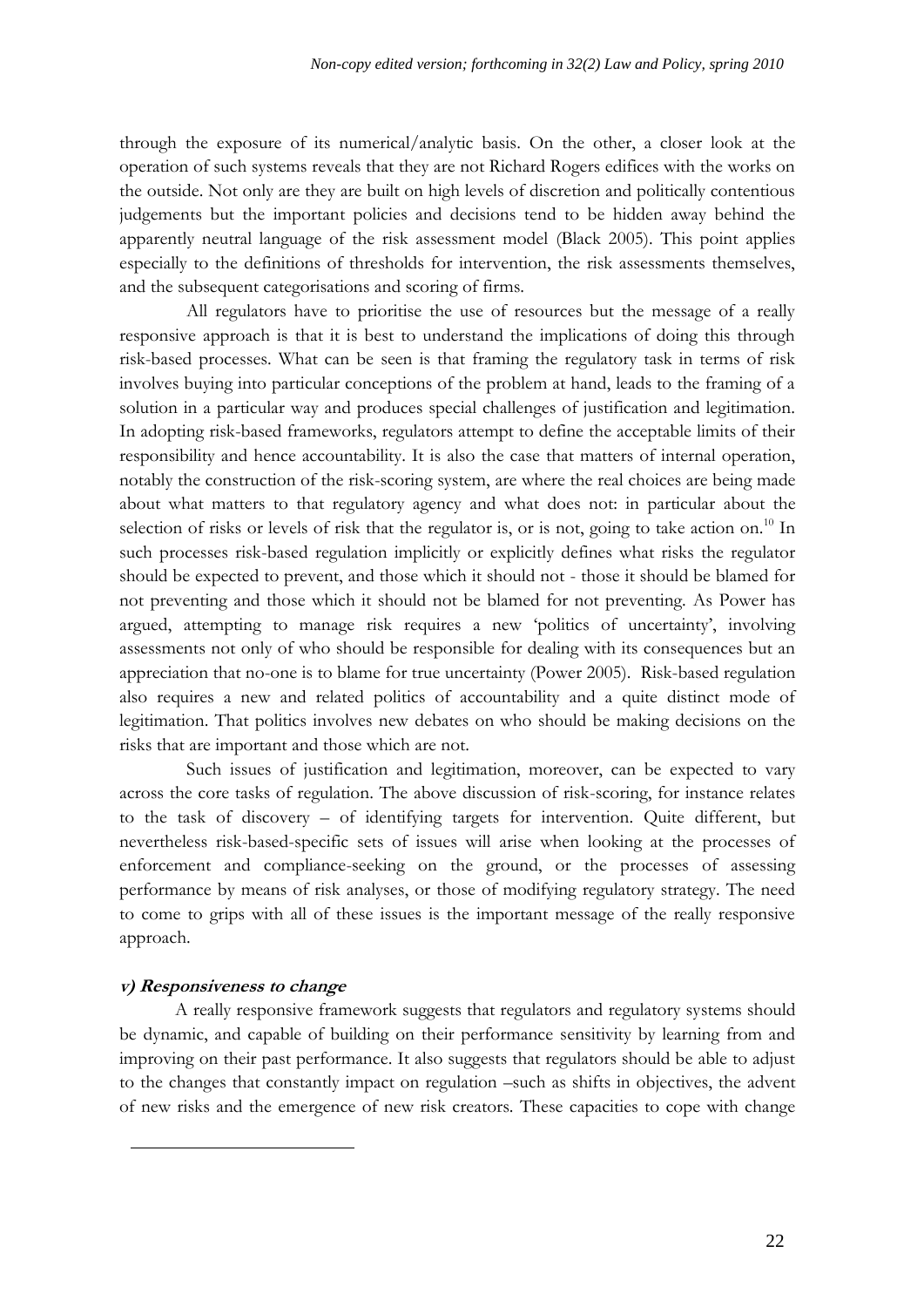should, moreover, be reflected across all of the core regulatory tasks. Responsiveness, to change, in addition, should involve a willingness and capacity to re-think regulatory strategies quite radically and to contemplate completely new forms of control mechanism if performance assessments indicate that these are necessary. For risk-based regulators, however, such responsiveness involves quite particular challenges.

With regard to detection work, a central such challenge is the uncovering of new risks and risk-creators. In a risk-based regime, the inherent danger is that of 'model myopia' – that regulatory officials become committed to an historically-captured set of risk indicators and assessment criteria. Such commitment inhibits the regulator from responding to an unpredicted future. If the safest thing to do is to follow the risk framework, the way of least resistance is not to respond to any circumstances or events which are not anticipated by that framework. The irony is that risk-based frameworks are in danger of becoming institutionalised in a way that negates their capacity to deal with the very predictive inability that they are intended to meet.

The credit crisis also showed that a further aspect of this danger of institutionalisation is that regulators may become committed to a risk model that is technically or intellectually deficient in a manner that prevents adaptation to developing threats. Thus, an error of regulators in the period leading up to the credit crisis was the assumption that the securitisation process led to greater risk spreading between institutions and individuals, and across borders, and so produced safer, more risk resilient, as well as more efficient financial systems. The shocking reality that the risk-based regulators had to come to terms with was that they had failed to anticipate the way that institutional and trading interconnectivities within the global markets tended to lead to increasingly dangerous concentrations of risk and to higher, linked, vulnerabilities across the board. These developments eventually produced a collapse in financial confidence that the regulators could not keep at bay (HM Treasury 2009: para. 3.30; US Government Accountability Office 2009).

The Hampton Review, indeed, endorsed the general strategy of risk-based regulation but it was well aware of the danger that risk frameworks can prove too static. Hampton argued that regulation 'should always include a small element of random inspection' in order to check on the validity of the risk assessment system (Hampton 2005: para 2.38; Statutory Code of Practice for Regulators 2007: para. 6.2). A value of random inspection, on this view, is that it holds out the prospect of uncovering new risks and risk-creators in a way that is unlikely to flow from an inspection programme that is based on analyses of previouslyidentified risks.

Random inspections may also act as a useful deterrent to non-compliance, but as techniques for combatting model myopia they are only consistent with a really responsive approach if the random inspections are performed in a way that breaks away from the normal risk assessment framework. Only then will they pick up risks which may be systemic, or at least which are not unique to that particular firm. Here again the institutional environment of the risk-based system becomes important. Regulatory supervisors or inspectors need to feel able to communicate new or emerging risks to those in the policy or risk division in the course of their day to day monitoring and assessment activities. At best, there should be an institutionalisation of a dynamic process for identifying new or emerging risks. Some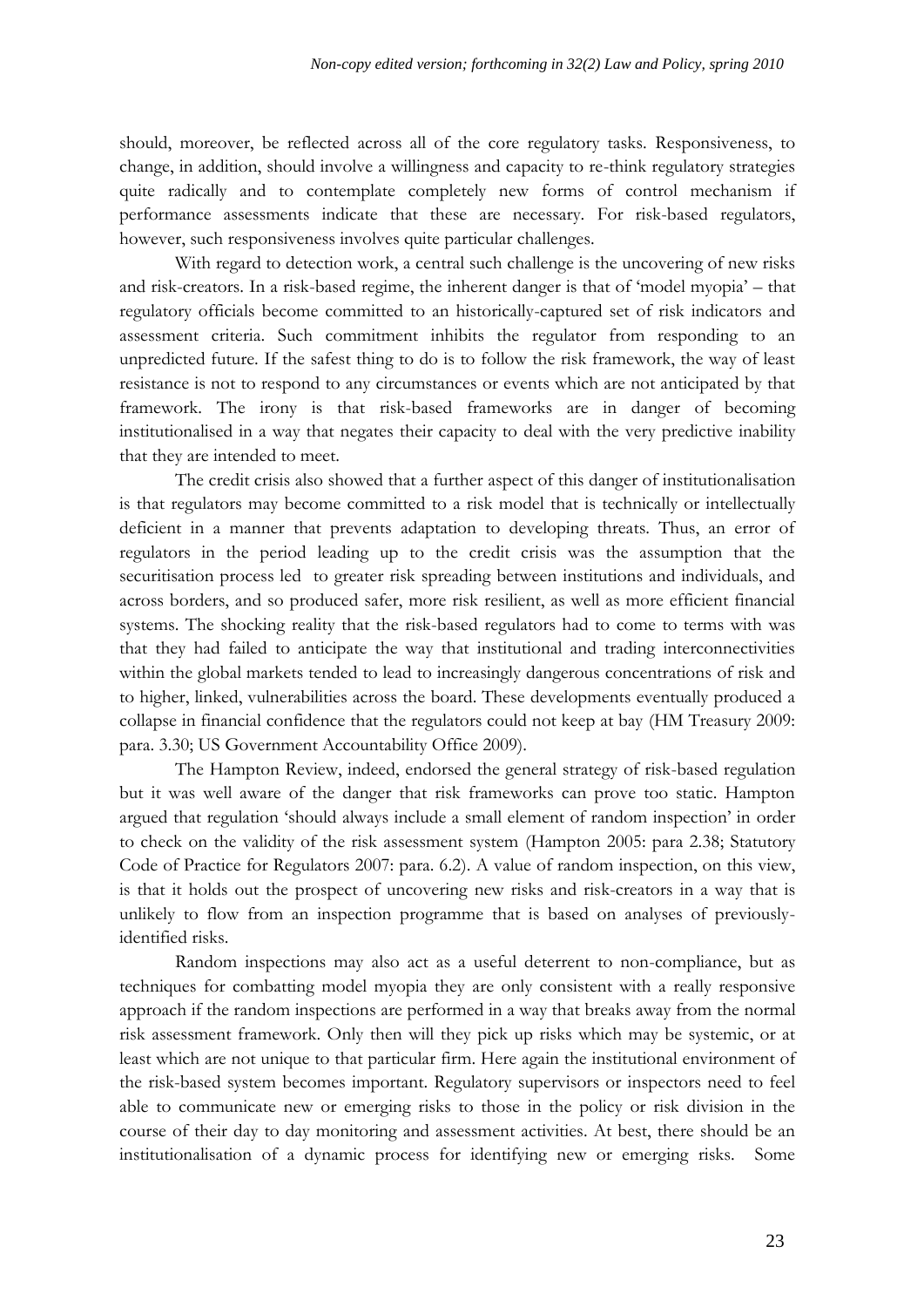financial regulators, such as Canada's OSFI, initiated such an process during the financial crisis, forming an 'emerging risks committee' comprised of supervisors and senior management to systematise the identification and assessment of rapidly emerging risks, and analyse their impact on the banks they regulated.

A second need for the really responsive risk-regulator is to react to change by developing new rules and tools that will assist in detecting undesirable risk creation and in producing compliance with relevant requirements. The institutional environment may inhibit this, however, as the regulator may not have rule making powers, but has to rely on a legislature, or in the EU context, the EU law making institutions to change the legal requirements. Dynamism and reflexive responsiveness is hard to achieve in these situations.

A third need is closely related and that is to ensure that enforcement and complianceseeking activities deal successfully with new risks and new risk-creators. On these fronts, however, there are problems that flow directly from adherence to risk-based regulation. One problem is that if the regulators see the world through the lens of a given framework for risk analysis (and delegates much of the application of this to firms), it is very difficult, as noted above, for them to come to grips with new risks and risk creators by developing new control responses. It may be especially difficult to move beyond the envelope of a risk framework if those new risks and risk creators develop in another arena or on a different scale (e.g. global rather that national) – as in the credit crisis of 2007-9 when national regulators were slow to respond to developing problems of global system – wide risk (H M Treasury 2009).

In the case of new rules and tools to assist in compliance-seeking, the additional difficulty is that a risk-based system may, as already indicated, focus more on identifying risks than on ways to secure compliance or reduce those risks on the ground. The devising of new, adaptive, rules will, accordingly have to be guided by approaches and theories – such as compliance, deterrence, or 'escalating response' strategies - that go beyond the remit of most risk analyses. Here, though, there is a further problem. It is no simple matter to prescribe that, for the purposes of compliance – seeking, risk-based systems should be combined with other systems. In the first instance, officials who are committed to a risk-based system (or whose managers are so committed) may prove unresponsive to changes (either in legal powers or approaches to compliance-seeking) because they are reluctant to move away from a 'pure' risk-based system. Second, where mixtures of risk-based and other approaches are used, these mixtures cannot be assumed to be free from tensions – a point suggested in discussing regulatory logics above. Where, for example a regulatory official allocates enforcement resources to deterrent activities in order to further compliance, this may involve prioritising the use of resources in a manner that departs from the prescriptions that would flow from the relevant risk analyses. A similar effect is apparent when the regulator diverts attention to investigation activities prior to bringing enforcement actions. The HSE, for example, spends about 60% of its inspection resources on investigations after accidents prior to bringing prosecutions. One reason for this is that firms now are more likely to contest prosecutions more vigorously, as a conviction for health and safety violation prejudices their applications for public procurement contracts. This is a good example of the impact of the broader institutional environment on the operation of a regulator's risk based approach. The risk based system, as a result, loses its purity and the risk analysis loses its power as a driver of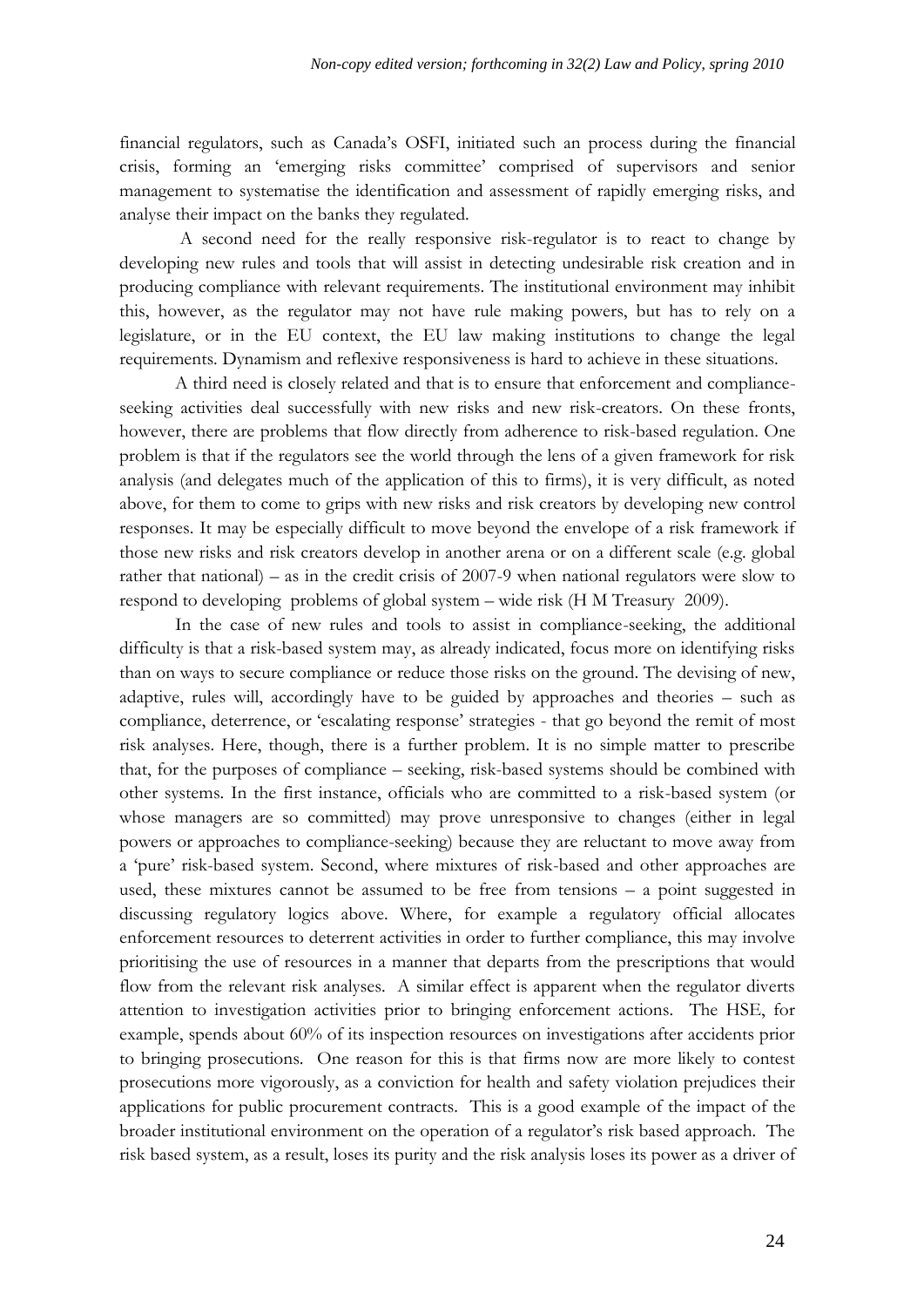the regime - which now operates as a hybrid risk-based/deterrence/incident-reactive system. The same kinds of 'corruption' of the risk-based regime may occur where reference is made to other modes of compliance-seeking and would be likely to involve either or both resistance from those committed to the risk-based philosophy and a confusing hybridity.

The fourth and fifth core tasks of regulation involve the assessment and modification of performance. Risk- based regulation might be expected to cope well with these. After all, the risk- based approach - at least the 'technical' vision of this – offers a ready means of judging performance. The risk scores of regulated firms and individuals can be compared year on year (or month on month) and this will reveal whether overall levels of risk are increasing or decreasing. This can provide some value, but as noted, more sophisticated systems of back-testing can be more useful. Simply comparing risk scores year on year is prey to 'gaming' by officials, and even in its absence, it is limited as a method of performance assessment as it only tests the model within its existing parameters. This poses a number of difficulties. First, such comparisons tend to focus on a given set of historically- established risks and, if this is so, they will reveal little about the regulator's success or failure in coming to grips with new risks and new risk creators. Second, a given framework for risk analysis will presuppose that there is a perfect fit between the risk framework and the regulator's objectives – and it will accordingly give no indication of the extent to which undesirable risk creation is escaping the regulatory net. There is liable to be no measure, for instance, of the prevalence of creative compliance or new types of risk creation or risk creators that are not covered by the current rules. As a result, analyses of relative risk scores will not indicate whether the regulatory regime is addressing a major portion of the challenges faced or only a small percentage of these.

A third problem that risk–based systems may encounter in dealing with change is that such systems may make it difficult for regulators to adapt to shifts in preferences and objectives. Risk- based regimes always have to contend with possible disjunctures between the regulator's perceptions of risk and those of the public (or certain groups of interests) but the additional problem to be noted here is that those disjunctures are not static. Preferences concerning regulation often change – as seen in the post credit crisis period in the UK when sections of the public, the Government, the regulators and the media lost a good deal of faith in 'light touch' regulation. The public may want different things of regulators at different times and so may governments, legislators, extra jurisdictional bodies and particular groups of interests. The problem is that risk frameworks tend to lock regulators into a certain mode of analysing risks, a certain position on identifying which risks are important and a particular position on the thresholds for acting to control risks. If regulators are committed to the framework, they may be slow to respond to changes – especially when the processes of constructing and developing that framework are positioned deep within the bureaucratic process and are, as a result, insulated from the public pressures that might be expected to galvanise change.

A further problem is that if risk- based regulation involves a misalignment between the institutional risks of the regulator (i.e. the risks to the regulator's reputation and objectives) and risks to society (of harms such as injuries or deaths), this may make the regulator unresponsive to changes in risks to society's interests. Thus, to cite Rothstein *et al'*s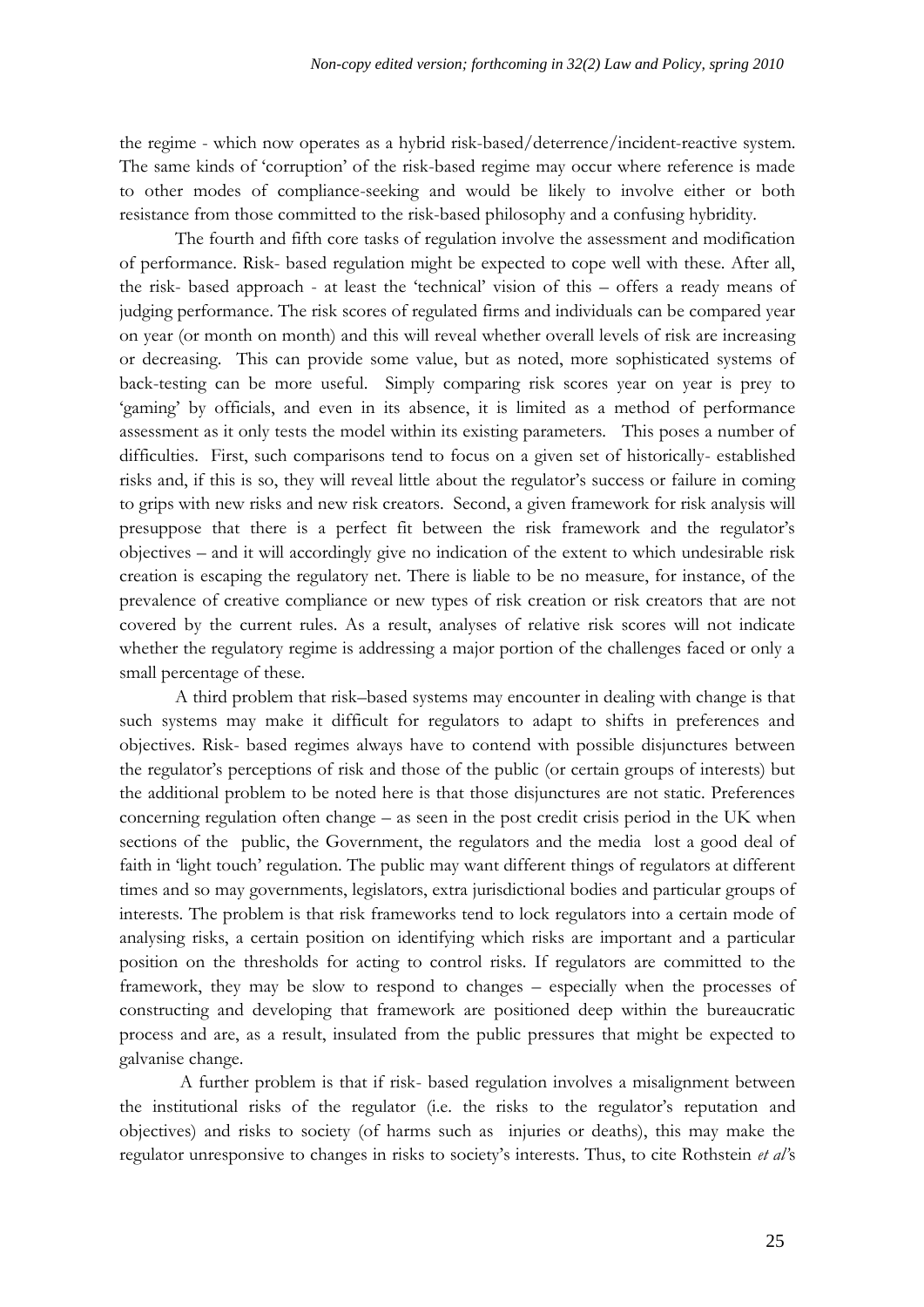example of rail safety (Rothstein *et al* 2006), a rail regulator may tend to focus on risks of multiple fatality accidents to a degree that is not commensurate with the attention it devotes to the control of common minor accidents that cumulatively cause as many or more fatalities. It may do so because it is aware that multiple fatality accidents may detract from the regulator's reputation in an especially negative and disproportionate manner. Controls of risks to the regulatory institution and risks to society are, for this reason, disjointed – but disjointed in a manner that may make the regulator less responsive to changes in risks to society (e.g. new kinds of minor accident) than it might be if it operated a regulatory system other than one that gives risks to the regulator's reputation and objectives a central place.

Some regulators manage these challenges by incorporating public perceptions explicitly into their risk-based frameworks. For the UK Pensions Regulator, for example, a key criterion for assessing risk is whether a failure in a particular area would lead to a loss of public confidence in the regulator and in the pensions system. Others manage it on a more 'fire-fighting' basis. As the political salience of an issue increases, the regulator's risk tolerance decreases, or as one financial regulator commented during the crisis, 'events drive you up the probability curve' (Black 2008). It may be argued that such responsiveness to political salience is appropriate, and a good example of 'spontaneous accountability': the regulator making itself accountable to political demands. However, if a regulator is always responsive to political assessments of risk, as amplified by the media and others, then risk based regulation loses much of its identity as a systematised and rational way for regulators to manage their resources.

Finally, note should be taken of the special difficulties of contemplating radical changes in regulatory strategy from 'within' a risk-based regulatory regime. The problem here is that a mindset that centres on analysing and reacting to risks will not be readily attuned to the consideration of ways in which risks can be 'designed out' of economic or social processes by moving towards pre-emptive managerial strategies. Such shifts of approach may demand a breadth of analysis that the 'process myopia' of the risk-based system does not encourage. The message of the 'really responsive' approach here is that the risk-based regulator should always be aware of the possible need to move beyond the merely responsive.

#### **Conclusions**

A 'really responsive' approach to risk regulation brings two central messages. The first is that it is best to regulate in a way that is responsive to: regulated firms' behaviour, attitude and culture; institutional environments; interactions of controls; regulatory performance; and change. The second is that the challenges of regulation vary across the different regulatory tasks and that astute regulators will deal with the variety of those challenges. We have argued here that risk-based regulation has achieved broad acceptance within many governments and regulatory organisations but that there is a need to think in a more structured manner about the ways in which risk-based regulation can come to terms with the many hurdles to be overcome if it is to succeed on the ground. The 'really responsive' framework, we suggest, offers a basis for such structured thinking. As shown above, an application of the really responsive approach quickly exposes the kinds of question to which risk-based regulators have to find answers – but it also reveals that risk-based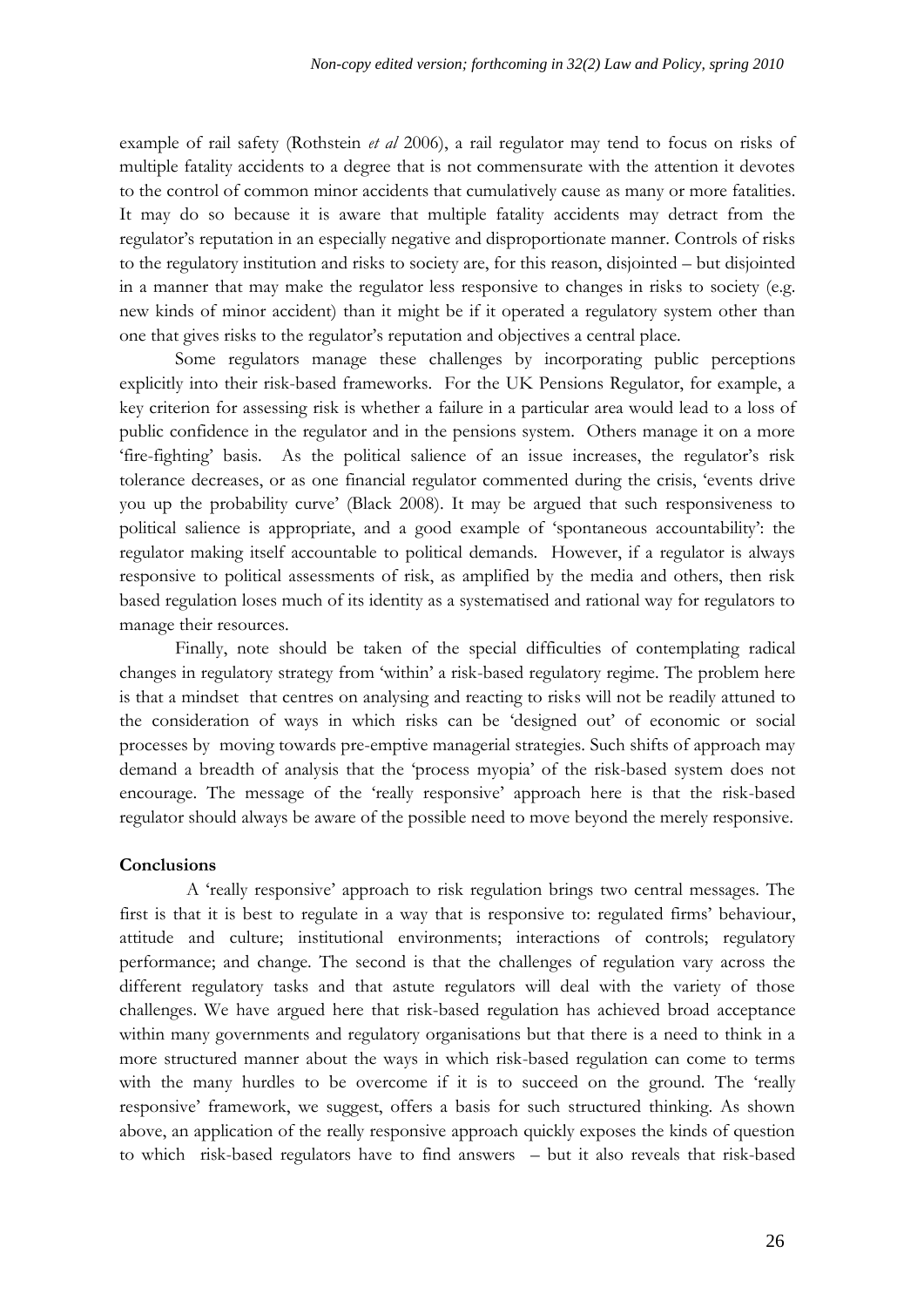regulation imposes quite distinct structures on the challenges that have to be risen to if regulation is to succeed. In addition, the really responsive approach forces us to shift our conception of risk-based regulation so that it is seen not as a free-standing and technical guide to regulatory intervention but as a particular way to construct the regulatory agenda and as a control strategy that has to be combined with other control strategies in different (and often contentious) ways across different contexts and regulatory tasks.

Being really responsive involves coming to grips with numbers of issues in a manner that might appear to be daunting and difficult to operationalise. Those difficulties are, however, vastly outweighed by the costs of regulatory failure. If there is one message to take from the credit crisis, it is that there is a colossal price to pay if regulators do not deal adequately with the challenges discussed here – notably, in the case of banking, those produced by changes in the nature of risks or risk creators and by the constraints that flow from the institutional environments in which the regulators and regulated firms work.

#### **NOTES**

1. 'Risk-based regulation' has a range of meanings- see Black 2008.

2. The evidence is mixed regarding the culpabilities of risk-based regulation, as banks in Australia and Canada, whose regulators have well-developed systems of risk-based regulation, fared far better than those in other Western countries, suggesting that the causes of regulatory failure were more complex than are accounted for by the existence of a riskbased system of supervision.

3. IMPEL - European Union Network for the Implementation and Enforcement of Environmental Law.

4. A Inspecção-Geral do Ambiente e do Ordenamento do Território (General Inspectorate for the Environment and Spatial Planning).

5. Verantwoordelijk voor wonen, ruimte en milieu (Ministry of Housing, Spatial Planning and the Environment).

6. In the UK the Statutory Code of Practice for Regulators 2007: para. 6.3 states that regulators 'should focus their greatest inspection effort' on regulated entities where a breach would pose a serious risk to regulatory outcome and where there is a high likelihood of non-compliance by regulated entities.

7. There is a danger in compounding quantitative risk analyses with quantitative 'amenability analyses' so that a kind of 'quantitative ritualism' results. Similar scepticism applies to seeing amenability issues in 'risk' terms - for a discussion of the diminishing returns that can be achieved by seeing all issues as 'risk issues' see Rothstein et. al. (2006).

8. For example, meat hygiene regulation; and until recently, environmental regulation: EC 882/2004, Official Controls performed to ensure the verification of compliance with food and feed law, animal health and animal welfare rules.

9. Sparrow would refer to these as 'invisible' offences (Sparrow 2000:192, 272-3). See also the discussion of the FSA's 'watch lists' in Black 2005: note 111.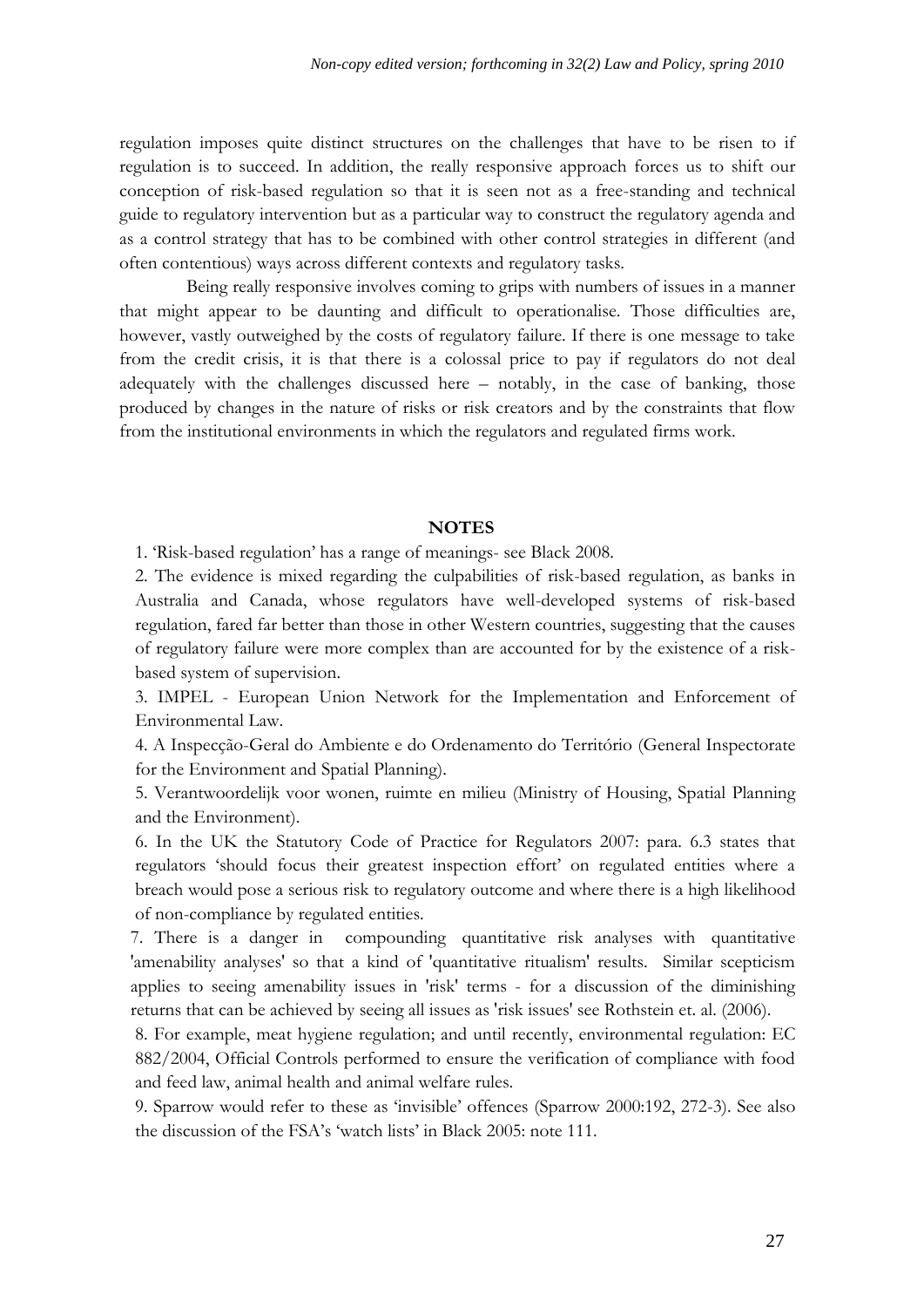10. See, for example the FSA's *Reasonable Expectations,* which noted the gap between public expectations, and what "reasonable" expectations should be. The paper made it clear that "non-zero failure" meant that the regulator would not, and should not be expected to, prevent every "negative event": every financial failure of a firm, every incidence of noncompliance, every incidence of market failure.

#### **REFERENCES**

Ayres, I and Braithwaite, J (1991) *Responsive Regulation*. Oxford: OUP

Baldwin, R and Black, J (2005) *A Review of Enforcement Measures.* London: Defra.

Baldwin, R and Black, J (2008) 'Really Responsive Regulation' **71** *Modern Law Review*: 59- 94.

Baldwin, R and Cave, M (1999) *Understanding Regulation* Oxford: OUP

Bardach, E (1998) *Getting Agencies to Work Together*. Washington DC: Brookings.

Better Regulation Taskforce (1999) *Enforcement.* London: Cabinet Office.

Better Regulation Taskforce (2002) *Higher Education: Easing the Burden.* London: Cabinet Office.

Better Regulation Taskforce (2004a) *Bridging the Gap: Participation in Social Care Regulation.*  London: Cabinet Office.

Better Regulation Taskforce (2004b) *Avoiding Regulatory Creep.* London: Cabinet Office.

Black, J (1997) *Rules and Regulators.* Oxford: OUP.

Black, J (2001) 'Decentring Regulation: The Role of Regulation and Self Regulation in a "Post-Regulatory World" *Current Legal Problems*: 103-146.

Black, J (2005) 'The Emergence of Risk-based Regulation and the New Public Risk Management in the United Kingdom' *Public Law*: 512.

Black, J (2005) "Tomorrow's Worlds: Frameworks for Understanding Regulatory Innovation" in J. Black, M. Lodge and M. Thatcher, eds, *Regulatory Innovation.* Cheltenham: Edward Elgar.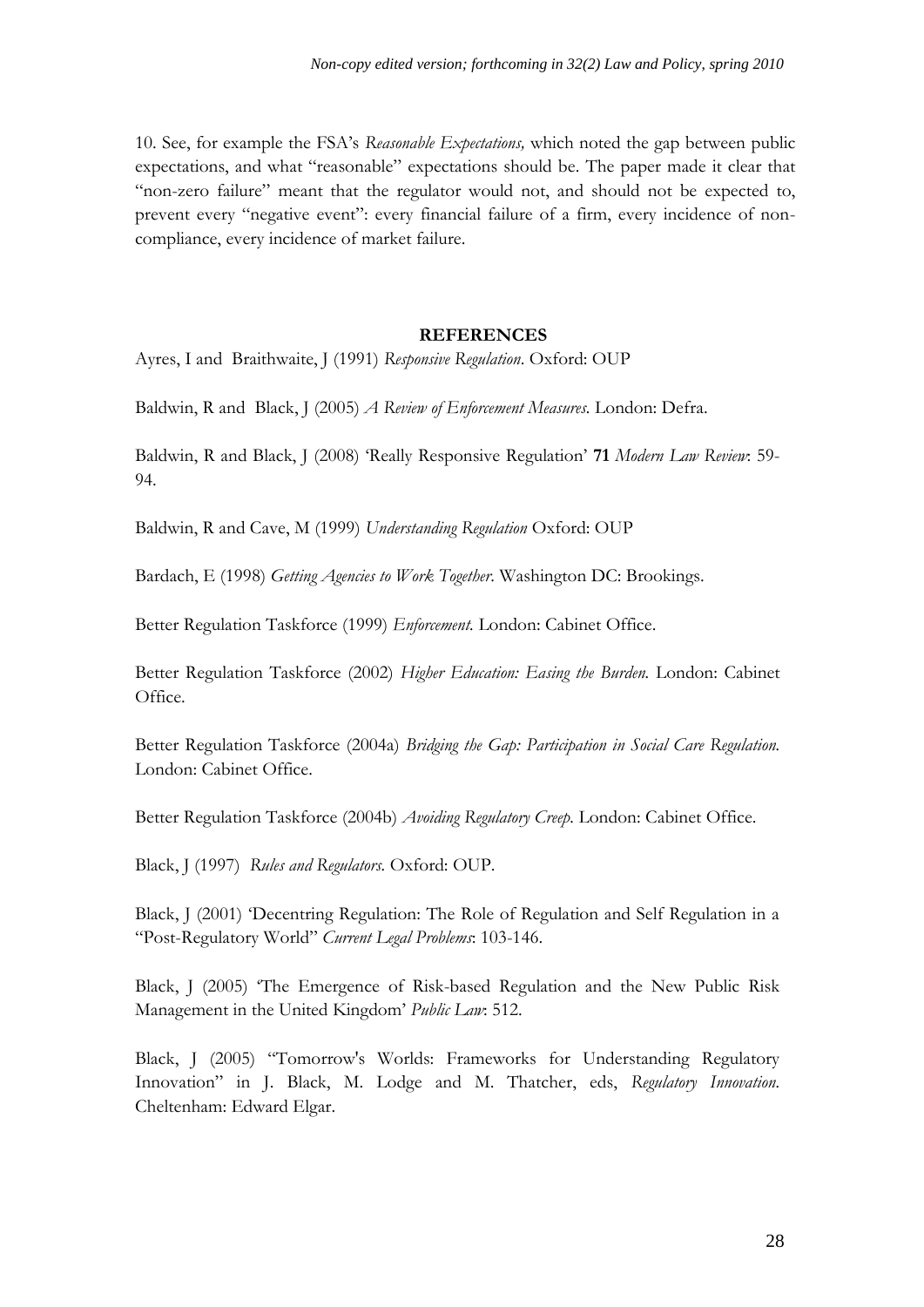Black, J (2006) 'Managing Regulatory Risks and Defining the Parameters of Blame: the Case of the Australian Prudential Regulation Authority' **28** *Law and Policy* 1.

Black, J (2008) *Risk-Based Regulation: Choices, Practices and Lessons Being Learned* Paris: OECD, 2008 –SG/GRP(2008)4.

Braithwaite, J (2000) "The New Regulatory State and the Transformation of Criminology" *British Journal of Criminology* **40(2):** 222.

Braithwaite, J (2003) "Meta-Risk Management and Responsive Regulation for Tax System Integrity" (2003) *Law and Policy* **25(1)**:1-16.

Braithwaite, J and Drahos, P (2000) *Global Business Regulation*. Cambridge: Cambridge University Press.

Chisholm, D (1989) *Co-ordination Without Hierarchy.* Berkeley: Univ. of California Press.

Coglianese, C and Nash, J (eds.) (2001) *Regulating from the Inside*. Washington DC: Resources for the Future.

FSA (2000) *A New Regulator for a New Millennium*. London: FSA

FSA (2006) *The FSA's Risk-Assessment Framework*. London: FSA

FSA (2008) *Treating Customers Fairly: A Progress Update.* London: FSA.

G20, (2009) *Declaration - Summit on the Financial Markets and World Economy, November 2009.* Washington D C: G20.

Gerding, E. (2008) 'The Subprime Crisis and the Outsourcing of Financial Regulation to Financial Institution Risk Models: Code, Crash and Open Source' Available at SSRN: http://ssrn.com/abstract=1273467.

Gershon, P (2004) *Releasing Resources to the Front Line--An Independent Review of Public Sector Efficiency*. London: HM Treasury.

Gray, J. (2009) 'Is it Time to Highlight the Limits of Risk Based Financial Regulation?' 4(1) *Capital Markets Law Journal* 50-62.

Gray, J. and Hamilton, J. (2006) *Implementing Financial Regulation: Theory and Practice*  Oxford: John Wiley.

Gunningham, N and Grabovsky, P (1998) *Smart Regulation.* Oxford: Clarendon Press.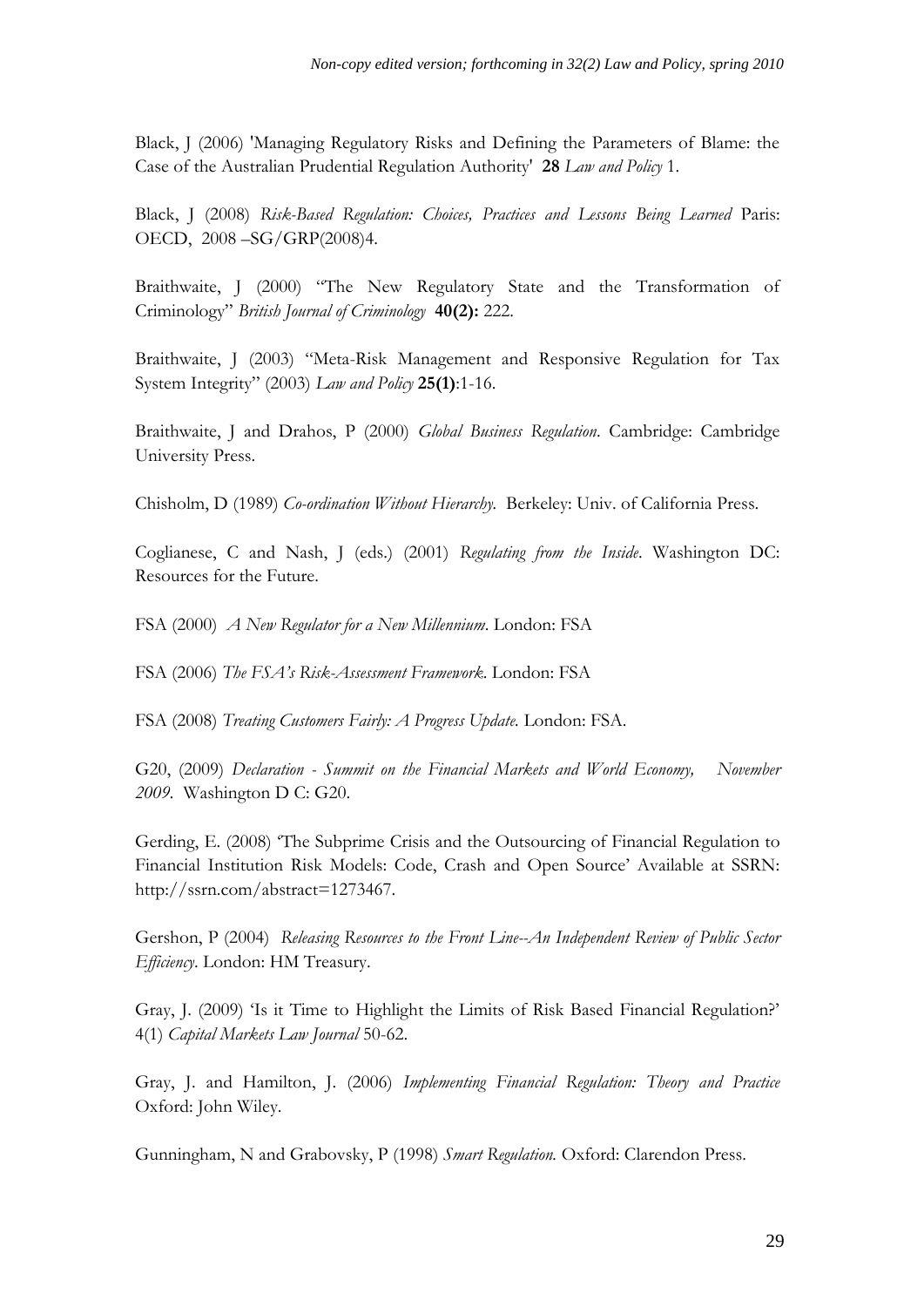Gunningham, N, Kagan, R and Thornton, D (2004) 'Social Licence and Environmental Protection: Why Businesses Go Beyond Compliance' 29 Law & Soc. Inquiry 307

Hampton, P (2005) *Reducing Administrative Burdens*. London: HM Treasury.

Hancher, L and Moran, M (eds.) (1989) *Capitalism, Culture and Regulation* (Oxford: Clarendon Press).

Health and Safety Executive, *Evaluation of FOD's Topic Based Inspection* Report prepared by Risk Solutions for the HSE, Research Report 368. London: HSE.

Hood, C *et al* (1999) *Regulation inside Government*. Oxford: Oxford University Press.

H M Treasury, (2009) *Reforming Financial Markets*. London: H M Treasury.

.

International Organisation of Pension Fund Supervisors (IOPS) (2007), "Experiences and Challenges with the Introduction of Risk-based Supervision for Pension Funds", *Working Paper No. 4*, IOPS.

Kickert, W, Klijn, E-H and Koppenjan, J (eds) (1997) *Managing Complex Networks*. London: Sage.

Masters, B (2009) 'Spurred into Action' *The Financial Times* 26.10.09

Morgan, B and Yeung, K (2007) *An Introduction to Law and Regulation*. Cambridge: Cambridge University Press.

O'Donnell, G (2004) *Financing Britain's Future: Review of the Revenue Departments.* Cm.6163 London: HMSO. (available from *www.hmtreasury. gov.uk.).*

Oliver, C (1991) Strategic Responses to Institutional Processes. *Academy of Management Review* 16(1), 145

Parker, C (2002) *The Open Corporation*. Cambridge: Cambridge University Press.

Powell, W and DiMaggio, P (eds) (1991) *The New Institutionalism in Organizational Analysis.*  Chicago: Chicago University Press.

Regulators' Compliance Code (2007), Statutory Code of Practice for Regulators, Department for Business, Enterprise and Regulatory Reform, London.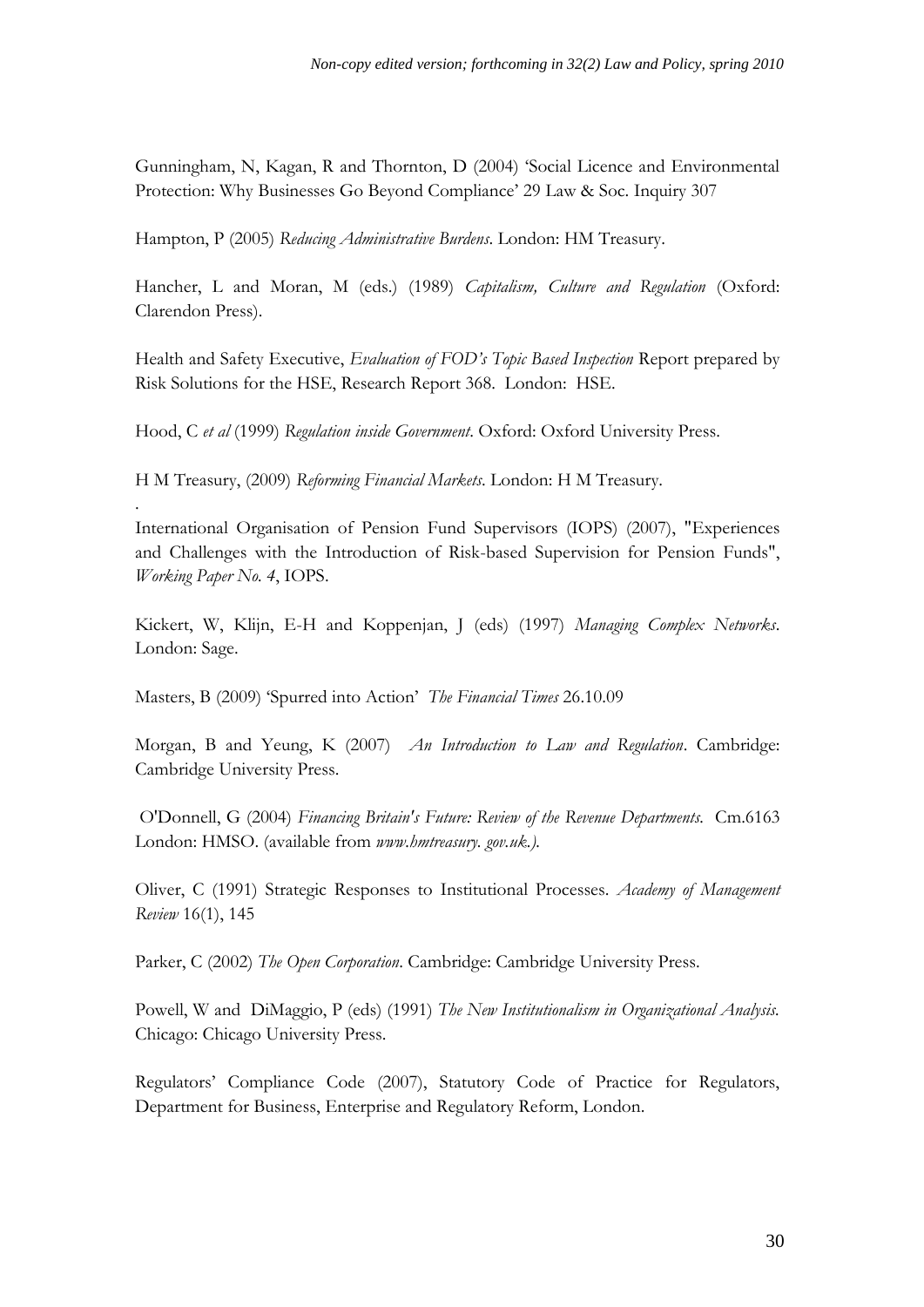Rothstein, H et al (2006) 'The Risks of Risk-Based Regulation: Insights From the Environmental Policy Domain' **32** *Environment International* :1056-65.

Scott, W (1995) *Institutions and Organization.* Thousand Oaks, California: Sage.

Sparrow, M (2000) *The Regulatory Craft.* Washington DC: Brookings.

Statutory Code of Practice for Regulators (2007) London, Department of Business, Enterprise and Regulatory Reform.

Sullivan, H and Skelcher, C (2002) *Working Across Boundaries.* Basingstoke, Palgrave.

Tett, G (2009) *Fools Gold*. New York: Little Brown .

Turner, A (2009) *A Regulatory Response to the Global banking Crisis.* London: FSA.

US Government Accountability Office, (2009) *Financial Crisis: Recent Crisis Reaffirms the Need to Overhaul the U S Regulatory System*. Washington DC: GAO- 09-1049T.

Walker, J (1969) " The Diffusion of Innovations Among the American States" *American Political Science Review* **63**: 880-899.

Haldane 2009; Gerding 2009

. .